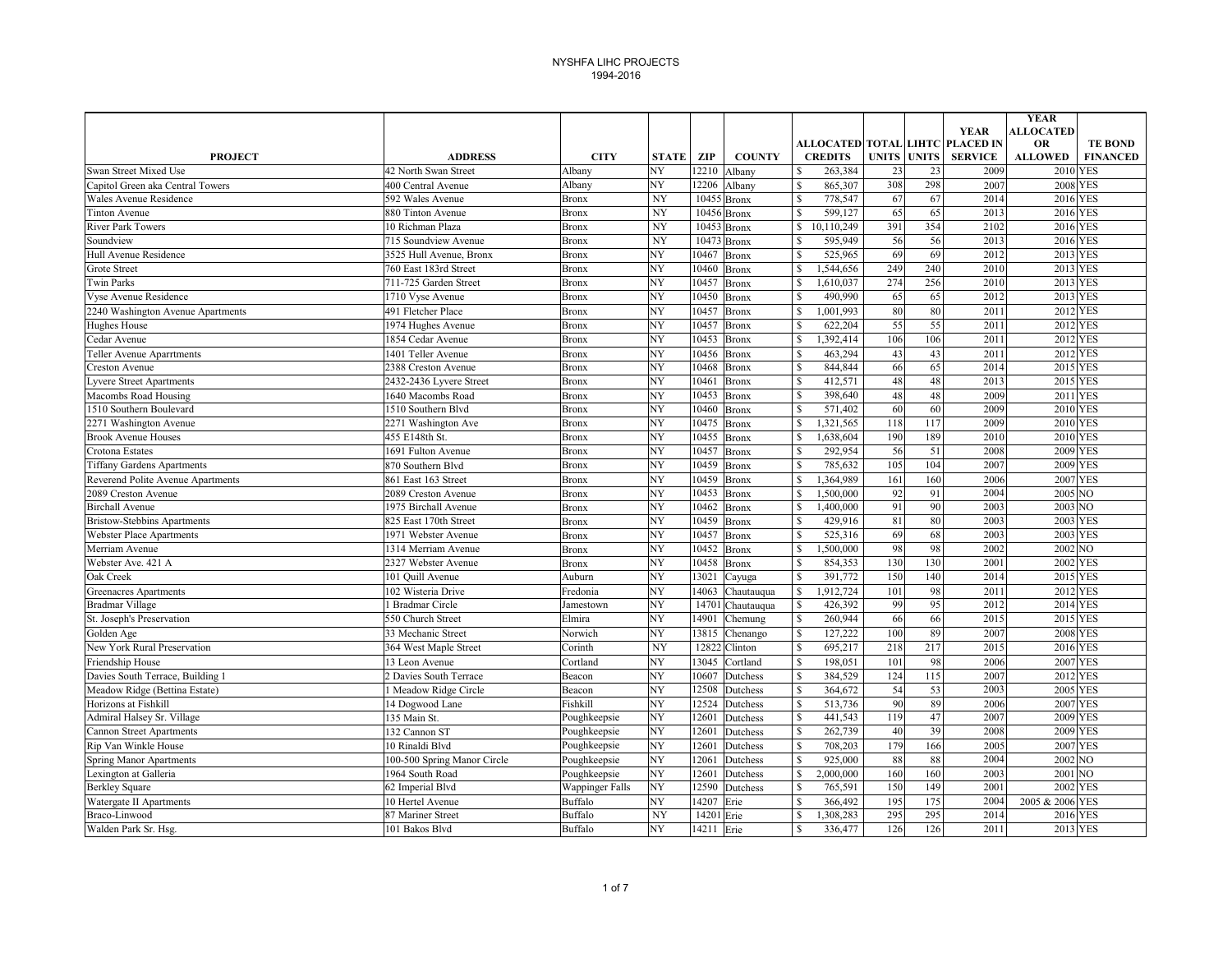|                                   |                               |                |              |               |               |                                                     |     |                    |                | <b>YEAR</b>                 |                                   |
|-----------------------------------|-------------------------------|----------------|--------------|---------------|---------------|-----------------------------------------------------|-----|--------------------|----------------|-----------------------------|-----------------------------------|
|                                   |                               |                |              |               |               |                                                     |     |                    | <b>YEAR</b>    | <b>ALLOCATED</b>            |                                   |
| <b>PROJECT</b>                    | <b>ADDRESS</b>                | <b>CITY</b>    | <b>STATE</b> | ZIP           | <b>COUNTY</b> | ALLOCATED TOTAL LIHTC PLACED IN<br><b>CREDITS</b>   |     | <b>UNITS UNITS</b> | <b>SERVICE</b> | <b>OR</b><br><b>ALLOWED</b> | <b>TE BOND</b><br><b>FINANCED</b> |
| <b>Hertel Park</b>                | 1607 Hertel Avenue            | Buffalo        | NY           | 14216         | Erie          | 366,168<br>\$.                                      | 138 | 136                | 2014           | 2015 YES                    |                                   |
| <b>Mariner Towers</b>             | 186 Efner Street              | Buffalo        | NY           | 14201         | Erie          | $\mathbf{s}$<br>1,588,559                           | 292 | 292                | 2014           | 2015 YES                    |                                   |
| <b>Trinity Towers</b>             | 25 Linwood Avenue             | Buffalo        | NY           | 14209         | Erie          | 305,407<br>\$.                                      | 83  | 83                 | 2014           | 2015 YES                    |                                   |
| Pine Harbor (aka Harbor View)     | 10 Serventh Street            | Buffalo        | NY           | 14201         | Erie          | 642,569<br>\$.                                      | 208 | 200                | 2011           | 2011 YES                    |                                   |
| North Street Y Senior Apartments  | 245 North Street              | Buffalo        | NY           | 14209         | Erie          | \$<br>237,941                                       | 64  | 63                 | 2009           | 2009 YES                    |                                   |
| <b>Washington Apartments</b>      | 501 Washington Street         | Buffalo        | NY           | 14203         | Erie          | \$<br>324,530                                       | 82  | 81                 | 2005           | 2006 YES                    |                                   |
| Lakeview Family Homes II          | 1 Jersey                      | <b>Buffalo</b> | NY           | 14201         | Erie          | ,138,378<br>\$                                      | 150 | 149                | 2003 & 2004    | 2004 YES                    |                                   |
| <b>Lakeview Seniors I</b>         | 345 Trenton Ave               | <b>Buffalo</b> | NY           | 14201         | Erie          | 870,136<br>\$                                       | 138 | 138                | 2001 & 2002    | $2002$ YES                  |                                   |
| Hertel Park                       | 1631 Hertel Ave               | <b>Buffalo</b> | NY           | 14216         | Erie          | $\mathbf S$<br>771,918                              | 138 | 138                | 1995           | 1994 NO                     |                                   |
| <b>Woodland Place</b>             | 4791 William St.              | Depew          | NY           | 14043         | Erie          | $\mathbf{\hat{S}}$<br>227,325                       | 86  | 86                 | 2002           | 2003 YES                    |                                   |
| <b>Hopkins Court</b>              | 2250 N. French Rd.            | Getzville      | NY           | 14068         | Erie          | 726,000<br>S                                        | 105 | 105                | 2001           | 2000 NO                     |                                   |
| <b>Creek Bend Apartments</b>      | 25 Buffalo St                 | Hamburg        | NY           | 14075         | Erie          | 366,052<br>\$                                       | 130 | 52                 | 2009           | 2010 YES                    |                                   |
| St. Mary's Common's               | 400 Mill St                   | Williamsville  | NY           | 14221         | Erie          | \$<br>905,000                                       | 101 | 101                | 2004           | 2003 NO                     |                                   |
| North Country                     | Building 600 1000 Hunters Run | Dexter         | NY           | 13634         | Jefferson     | $\mathbf{\hat{S}}$<br>929,938                       | 254 | 249                | 2011           | 2013 YES                    |                                   |
| <b>CCBQ</b>                       | 157 Graham Avenue             | Brooklyn       | NY           | 11201         | Kings         | \$<br>409,072                                       |     |                    | 2013           | 2016 YES                    |                                   |
| <b>Seaview Estates</b>            | 1455 E 108TH ST               | Brooklyn       | NY           | 11236         | Kings         | 742,052<br>$\mathbf{\hat{S}}$                       | 190 | 38                 | 1996           | 1994 and 1996 NO            |                                   |
| <b>CABS</b> Senior Housing        | 590 Dekalb Avenue             | Brooklyn       | NY           | 11211 Kings   |               | $\mathbf S$<br>831,574                              | 111 | 110                | 2014           | 2016 YES                    |                                   |
| Dock Street Apartments            | 60 Water Street               | Brooklyn       | NY           | 11201 Kings   |               | $\mathbf S$<br>761,417                              | 290 | 58                 | 2014           | 2016 YES                    |                                   |
| 29 Flatbush                       | 66 Rockwell Place             | Brooklyn       | NY           | 11217 Kings   |               | \$<br>1,098,730                                     | 66  | 66                 | 2014           | 2016 YES                    |                                   |
| 25 Washington Street              | 25 Washington Street          | Brooklyn       | NY           | 11201         | Kings         | $\mathbf{\hat{S}}$<br>131,465                       | 106 | 21                 | 2011           | 2013 YES                    |                                   |
| Hegeman Avenue Housing            | 39 Hegeman Avenue             | Brooklyn       | NY           | 11212         | Kings         | ,569,317<br>\$                                      | 161 | 161                | 2012           | 2013 YES                    |                                   |
| Genesis Neighborhood Plaza II     | 350 Snediker Avenue           | Brooklyn       | NY           | 11207         | Kings         | $\mathbf{\hat{S}}$<br>1,298,327                     | 98  | 98                 | 2011           | 2013 YES                    |                                   |
| 80 DeKalb Avenue                  | 80 DeKalb Avenue              | Brooklyn       | NY           | 11201         | Kings         | $\mathbf{\hat{S}}$<br>1,126,782                     | 365 | 73                 | 2009           | 2012 YES                    |                                   |
| Concern MacDougal                 | 324-332 MacDougal Street      | Brooklyn       | NY           | 11233         | Kings         | $\mathbf{\hat{S}}$<br>796,865                       | 65  | 65                 | 2011           | 2012 YES                    |                                   |
| 388 Bridge Street                 | 388 Bridge Street             | Brooklyn       | NY           | 11201         | Kings         | $\mathbb{S}$<br>743,017                             | 234 | 48                 | 2014           | 2015 YES                    |                                   |
| Los Sures Housing for the Elderly | 201 Roebling Street           | Brooklyn       | NY           | 11211         | Kings         | 414,819<br>\$                                       | 56  | 55                 | 2014           | 2015 YES                    |                                   |
| Willoughby Court                  | 721 Willoughby Ave            | Brooklyn       | NY           | 11206         | Kings         | 1,576,879<br>\$.                                    | 267 | 249                | 2014           | 2015 YES                    |                                   |
| <b>CAMBA</b> Gardens              | 690 Albany Avenue             | Brooklyn       | NY           | $11203$ Kings |               | 2,562,124<br>S                                      | 209 | 207                | 2013           | 2014 YES                    |                                   |
| Livonia Apartments                | 694-696 Livonia Ave.          | Brooklyn       | NY           | 11207         | Kings         | $\mathbf{\hat{S}}$<br>568,178                       | 82  | 82                 | 2012           | 2014 YES                    |                                   |
| Goodwin Himrod Apartments         | 143 Himrod ST                 | Brooklyn       | NY           | 11221         | Kings         | 848,443<br>\$.                                      | 158 | 158                | 2010           | 2011 YES                    |                                   |
| Prospect Plaza                    | 1720 Prospect Place           | Brooklyn       | NY           | 11233         | Kings         | 1,831,572<br>\$                                     | 151 | 150                | 2009           | 2010 YES                    |                                   |
| Shore Hill Apartments             | 25 91st St.                   | Brooklyn       | NY           | 11209         | Kings         | 2,358,908<br>S.                                     | 559 | 223                | 2009           | 2010 YES                    |                                   |
| <b>Remeeder Apartments</b>        | 331 Alabama Ave.              | Brooklyn       | NY           | 11207         | Kings         | 1,015,563<br>\$                                     | 260 | 250                | 2007           | 2009 YES                    |                                   |
| Tri-Senior Housing                | $1002$ 44th Street            | Brooklyn       | NY           | 11230         | Kings         | $\mathbf S$<br>960,258                              | 203 | 199                | 2008           | <b>2009 YES</b>             |                                   |
| Sea Park East                     | 2970 W. 27th St               | Brooklyn       | NY           | 11224         | Kings         | 1,276,641<br>\$                                     | 332 | 308                | 2005           | 2006 YES                    |                                   |
| Sea Park West                     | 2930 W 30th St.               | Brooklyn       | NY           | 11224         | Kings         | \$<br>1,242,704                                     | 362 | 332                | 2005           | 2006 YES                    |                                   |
| Schaefer Brewery Apartments       | 450 Kent Avenue               | Brooklyn       | NY           | 11211         | Kings         | \$<br>4,100,000                                     | 140 | 139                | 2005           | 2004 NO                     |                                   |
| 420 Stockholm Street              | 420 Stockholm St.             | Brooklyn       | NY           | 11237         | Kings         | 330,000<br>S                                        | 35  | 35                 | 2000           | 1998 NO                     |                                   |
| Clinton Park Phase II             | 550 West 54th St              | New York       | NY           | 10019 Kings   |               | 1,098,966<br>\$.                                    | 480 | 96                 | 2012           | 2014 YES                    |                                   |
| Geneseo Highlands Apartments      | 95 Meadow Drive               | Geneseo        | NY           | 14454         | Livingston    | $\mathbf{\hat{S}}$<br>207,697                       | 89  | 89                 | 2010           | 2011 YES                    |                                   |
| <b>CCLF</b>                       | 24 Nelson Street              | Cazenovia      | NY           | 13035         | Madison       | \$<br>146,904                                       | 94  | 94                 | 2011           | 2014 YES                    |                                   |
| <b>Bloomfield Meadows</b>         | 21 Bennett Avenue             | Bloomfield     | NY           | 14469         | Monroe        | \$<br>57,502                                        | 24  | 24                 | 2000           | <b>2001 YES</b>             |                                   |
| Gardens at Town Center            | 100 Greece Center Drive       | Greece         | NY           |               | 14612 Monroe  | \$<br>569,580                                       | 176 | 141                | 2014           | 2016 YES                    |                                   |
| Stonewood Village                 | <b>Myrtlewood Drive</b>       | Henrietta      | NY           | 14467         | Monroe        | \$<br>926,938                                       | 188 | 184                | 2011           | 2011 YES                    |                                   |
| College Greene                    | 45 College Green Drive        | North Chili    | NY           | 14514         | Monroe        | $\mathbf{\hat{S}}$<br>524,116<br>$\mathbf{\hat{S}}$ | 110 | 99                 | 1995           | 1994 NO                     |                                   |
| Ogden Heights                     | 2539 Spencerport Road         | Ogden          | NY           | 14559         | Monroe        | 360,302                                             | 89  | 78                 | 2010           | 2011 YES                    |                                   |
| Keeler Park Apartments            | 501 Seneca Manor Dr. Bldg A   | Rochester      | NY           | 14621         | Monroe        | 773,199<br>S                                        | 525 | 491                | 2003           | 2004 & 2005 YES             |                                   |
| Harris Park                       | 68-70 Floverton               | Rochester      | NY           |               | 14610 Monroe  | $\mathbf S$<br>341,463                              | 114 | 109                | 2014           | 2016 YES                    |                                   |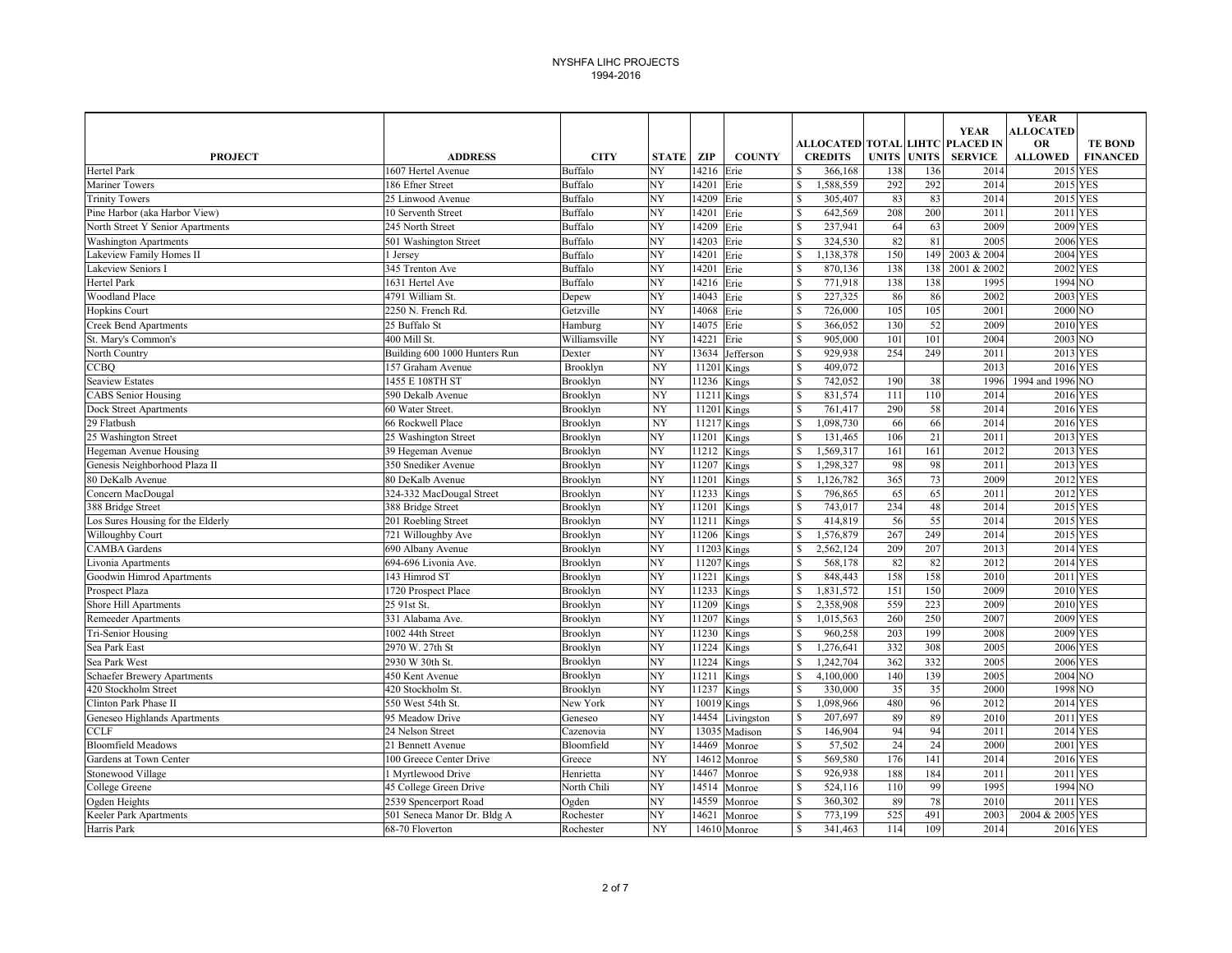|                                         |                                   |                  |                        |       |                  |                                                   |      |                    |                | <b>YEAR</b>                 |                                   |
|-----------------------------------------|-----------------------------------|------------------|------------------------|-------|------------------|---------------------------------------------------|------|--------------------|----------------|-----------------------------|-----------------------------------|
|                                         |                                   |                  |                        |       |                  |                                                   |      |                    | <b>YEAR</b>    | <b>ALLOCATED</b>            |                                   |
| <b>PROJECT</b>                          | <b>ADDRESS</b>                    | <b>CITY</b>      | <b>STATE</b>           | ZIP   | <b>COUNTY</b>    | ALLOCATED TOTAL LIHTC PLACED IN<br><b>CREDITS</b> |      | <b>UNITS UNITS</b> | <b>SERVICE</b> | <b>OR</b><br><b>ALLOWED</b> | <b>TE BOND</b><br><b>FINANCED</b> |
| Erie Harbor Apartments                  | Building 1, 375 Mount Hope Avenue | Rochester        | NY                     | 14620 | Monroe           | 219,803<br>\$                                     | 132  | 27                 | 2012           | 2013 YES                    |                                   |
| NOTA Special Needs Apts.                | 810 University Avenue             | Rochester        | NY                     | 14607 | Monroe           | $\mathbf S$<br>278,855                            | 46   | 46                 | 2012           | 2013 YES                    |                                   |
| <b>Frederick Douglass Apartments</b>    | 448 - 452 West Main St.           | Rochester        | NY                     | 14608 | Monroe           | \$<br>209,581                                     | 28   | 28                 | 2011           | 2013 YES                    |                                   |
| Abraham Lincoln Preservation            | 355 North Park Drive              | Rochester        | NY                     | 14609 | Monroe           | $\mathbf{\hat{S}}$<br>276,246                     | 69   | 68                 | 2014           | 2015 YES                    |                                   |
| Pinnacle Place                          | 919 South Clinton Avenue          | Rochester        | NY                     | 14620 | Monroe           | \$<br>,109,917                                    | 407  | 405                | 2014           | 2015 YES                    |                                   |
| 774 West Main Street Apartments         | 750 West Main Street              | Rochester        | NY                     | 14611 | Monroe           | $\mathbf S$<br>,083,442                           | 113  | 113                | 2011           | 2011 YES                    |                                   |
| <b>Charlotte Lake River Homes</b>       | 60 River Street                   | Rochester        | NY                     | 14642 | Monroe           | \$<br>696,775                                     | 553  | 545                | 2007           | 2011 YES                    |                                   |
| <b>FIGHT Village</b>                    | 186 Ward Street                   | Rochester        | NY                     | 14605 | Monroe           | \$<br>846,760                                     | 246  | 241                | 2011           | 2011 YES                    |                                   |
| St. Simons Terrace                      | 20 Emmett Street                  | Rochester        | NY                     | 14605 | Monroe           | $\mathbb{S}$<br>584,715                           | 256  | 254                | 2009           | 2010 YES                    |                                   |
| The Hamilton                            | 185 Mount Hope Avenue             | Rochester        | NY                     | 14620 | Monroe           | \$<br>690,986                                     | 203  | 200                | 2009           | 2010 YES                    |                                   |
| The Mills at High Falls Apartments      | 312 State Street                  | Rochester        | NY                     | 14608 | Monroe           | \$<br>331,076                                     | 67   | 34                 | 2009           | 2010 YES                    |                                   |
| Ridgeview Special Needs Apartments      | 33 Marburger Street               | Rochester        | NY                     | 14621 | Monroe           | 384,392<br>\$                                     | 64   | 64                 | 2008           | 2009 YES                    |                                   |
| Tri Veterans                            | 30 Ramona Park                    | Rochester        | NY                     | 14615 | Monroe           | $\mathbf S$<br>,716,123                           | 516  | 464                | 2008           | 2009 YES                    |                                   |
| Cedarwood Towers                        | 2052 East Main Street             | Rochester        | NY                     | 14609 | Monroe           | $\mathbf{\hat{S}}$<br>379,907                     | 206  | 204                | 2003           | 2004 YES                    |                                   |
| Hallman's Court                         | 200 East Avenue                   | Rochester        | NY                     | 14604 | Monroe           | \$<br>71,599                                      | 77   | 16                 | 1999 & 2000    | 2000 YES                    |                                   |
| Phillips Village                        | 101-115 Krieger Rd                | Webster          | $\overline{\text{NY}}$ | 14579 | Monroe           | $\mathbb{S}$<br>1,400,910                         | 500  | 497                | 2011           | 2013 YES                    |                                   |
| Amsterdam Senior Apartments             | 35 Wall Street                    | Amsterdam        | NY                     | 12010 | Montgomery       | $\mathbb{S}$<br>229,804                           | 69   | 67                 | 2014           | 2015 YES                    |                                   |
| Colonial Square                         | 200 Virginia Lane                 | Amsterdam        | NY                     |       | 12010 Montgomery | $\mathbb{S}$<br>477,996                           | 200  | 197                | 2012           | 2014 YES                    |                                   |
| Twin Oaks Building 2                    | 7 Manor Avenue                    | Hempstead        | NY                     | 11550 | Nassau           | \$<br>1,047,826                                   | 95   | 94                 | 2010           | 2012 YES                    |                                   |
| Linden Knolls                           | 261 South Franklin Street         | Hempstead        | NY                     | 11550 | Nassau           | $\mathbb{S}$<br>1,130,331                         | 99   | 99                 | 2014           | 2015 YES                    |                                   |
| Adams Court                             | 12 Grove Street                   | Hempstead        | NY                     | 11550 | Nassau           | \$<br>517,909                                     | 84   | 79                 | 2010           | 2011 YES                    |                                   |
| Bedell Terrace (Building 1 Acq)         | 91 Terrace Avenue                 | Hempstead        | NY                     | 11550 | Nassau           | ,524,427<br>$\mathbf S$                           | 245  | 241                | 2010           | 2011 YES                    |                                   |
| Pine Town Apartments                    | 25-37 East Pine Street            | Long Beach       | NY                     | 11572 | Nassau           | 992,510<br>$\mathbf{\hat{S}}$                     | 129  | 129                | 2012           | 2014 YES                    |                                   |
| <b>Prospect Heights</b>                 | 735-765 prospect Avenue           | New Cassel       | NY                     | 11590 | Nassau           | 800,000<br>$\mathbf S$                            | 50   | 50                 | 2010           | 2012 NO                     |                                   |
| Rockville Centre Housing                | 160 North Centre Ave              | Rockville Centre | NY                     | 11570 | Nassau           | $\mathbb{S}$<br>1,485,035                         | 153  | 152                | 2008           | 2010 YES                    |                                   |
| Gateway at New Cassel                   | 701 Prospect Ave                  | Westbury         | NY                     | 11590 | Nassau           | 316,323<br>S                                      | 57   | 25                 | 2008           | 2009 YES                    |                                   |
| <b>Cluster House Supportive</b>         | 902-904 Amsterdam Avenue          | New York         | NY                     | 10025 | New York         | 589,356<br>\$                                     | 52   | 52                 | 2012           | 2016 YES                    |                                   |
| <b>Ennis Francis Houses</b>             | 2062-2080 Adam Clayton Powell Jr. | New York         | NY                     | 10027 | New York         | \$<br>2,298,773                                   | 260  | 247                | 2012           | 2016 YES                    |                                   |
| 529 West 29th Street                    | 529 West 29th Street              | New York         | NY                     | 10001 | New York         | $\mathbf S$<br>1,702,609                          | 139  | 139                | 2014           | 2016 YES                    |                                   |
| 500 West 30th Street                    | 500 West 30th Street              | New York         | NY                     | 10001 | New York         | $\mathbf S$<br>1,442,132                          | 390  | 78                 | 2014           | 2016 YES                    |                                   |
| 330 West 39th Street                    | 330 West 39th Street              | New York         | NY                     | 10018 | New York         | 764,391<br>\$                                     | 199  | 42                 | 2012           | 2013 YES                    |                                   |
| Podell House                            | 179 Henry Street                  | New York         | NY                     | 10002 | New York         | $\mathbf S$<br>349.118                            | 50   | 50                 | 2012           | 2013 YES                    |                                   |
| 439 West 53rd Street                    | 439 West 53rd Street              | New York         | NY                     | 10019 | New York         | $\mathbf{\hat{S}}$<br>182,468                     | 10   | 10                 | 2013           | 2013 YES                    |                                   |
| <b>Clinton Park</b>                     | 770 11th Avenue                   | New York         | NY                     | 10019 | New York         | $\mathbf S$<br>675,314                            | 222  | 44                 | 2011           | 2013 YES                    |                                   |
| Convent Avenue Residence LP             | 44 Convent Avenue                 | New York         | NY                     | 10027 | New York         | \$<br>462,155                                     | 42   | 42                 | 2009           | 2012 YES                    |                                   |
| 42nd Street & 10th Avenue 80/20 Project | 42nd Street & 10th Avenue         | New York         | NY                     | 10036 | New York         | \$<br>2,509,117                                   | 623  | 163                | 2011           | 2012 YES                    |                                   |
| 316 11th Avenue                         | 312 11th Avenue                   | New York         | NY                     | 10001 | New York         | \$<br>,518,281                                    | 369  | 80                 | 2010           | 2012 YES                    |                                   |
| 350 West 37th Street (Tower 37)         | 350 West 37th Street              | New York         | NY                     | 10018 | New York         | $\mathbf S$<br>453,875                            | 207  | 42                 | 2010           | 2012 YES                    |                                   |
| 160 West 62nd Street                    | 160 West 62nd Street              | New York         | NY                     | 10023 | New York         | \$<br>1,467,653                                   | 339  | 68                 | 2014           | 2015 YES                    |                                   |
| 2180 Broadway aka Larstrand             | 2180-96 Broadway                  | New York         | NY                     | 10024 | New York         | 709,964<br>\$                                     | 181  | 37                 | 2014           | 2015 YES                    |                                   |
| Ann & Nassau Street Apts                | 111 Nassau Street                 | New York         | NY                     | 10038 | New York         | \$<br>549,786                                     | 168  | 34                 | 2014           | 2015 YES                    |                                   |
| Gotham West                             | 510 West 45th Street              | New York         | NY                     | 10036 | New York         | \$<br>3,365,732                                   | 1238 | 249                | 2013           | 2015 YES                    |                                   |
| Mt. Sinai                               | 8 East 102nd Street               | New York         | NY                     |       | 10019 New York   | \$<br>861,779                                     | 229  | 46                 | 2012           | 2014 YES                    |                                   |
| Orenstein Apartments                    | 15-17 Bialystoker Place           | New York         | NY                     | 10002 | New York         | \$<br>$\overline{1,172,397}$                      | 128  | 126                | 2013           | 2014 YES                    |                                   |
| St. Philips Senior                      | 220 West 133rd Street             | New York         | NY                     | 10030 | New York         | $\mathbf S$<br>1,184,043                          | 200  | 192                | 2013           | 2014 YES                    |                                   |
| 320 West 38th Street                    | 320 West 38th Street              | New York         | NY                     | 10018 | New York         | \$<br>2,075,639                                   | 569  | 120                | 2010           | 2011 YES                    |                                   |
| 326 East 126th Street (The Bridge)      | 326 East 126th Street             | New York         | NY                     | 10035 | New York         | 325,258<br>\$.                                    | 14   | 14                 | 2009           | 2011 YES                    |                                   |
| 455 West 37 A[partments                 | 455 West 37th Street              | New York         | NY                     | 10018 | New York         | $\mathbf S$<br>1,071,050                          | 394  | 80                 | 2009           | 2011 YES                    |                                   |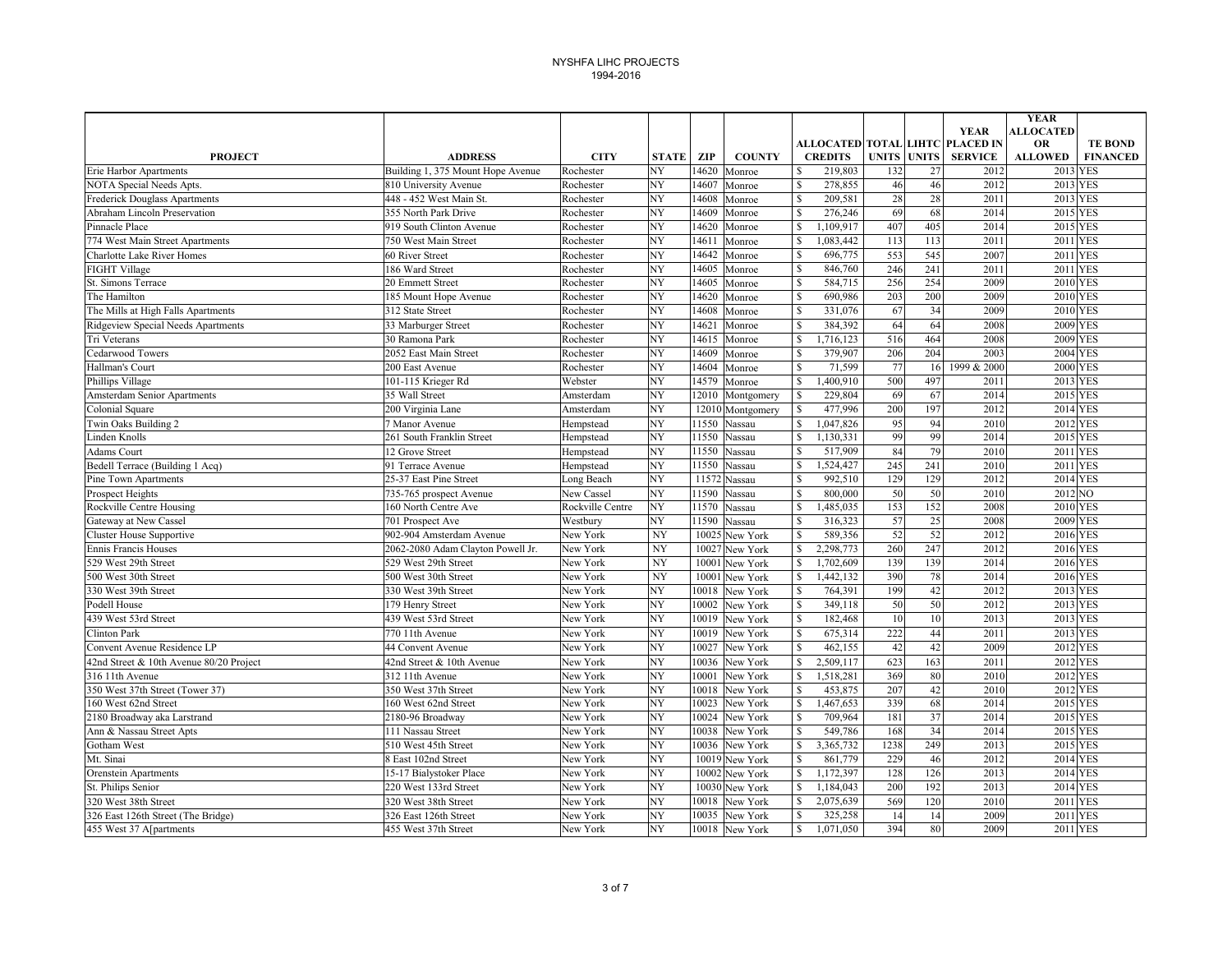|                                                        |                            |             |              |       |                |              |                    |              |                 |                                 | <b>YEAR</b>                 |                 |
|--------------------------------------------------------|----------------------------|-------------|--------------|-------|----------------|--------------|--------------------|--------------|-----------------|---------------------------------|-----------------------------|-----------------|
|                                                        |                            |             |              |       |                |              |                    |              |                 | <b>YEAR</b>                     | <b>ALLOCATED</b>            |                 |
|                                                        |                            |             |              |       |                |              |                    |              |                 | ALLOCATED TOTAL LIHTC PLACED IN | <b>OR</b>                   | <b>TE BOND</b>  |
| <b>PROJECT</b>                                         | <b>ADDRESS</b>             | <b>CITY</b> | <b>STATE</b> | ZIP   | <b>COUNTY</b>  |              | <b>CREDITS</b>     | <b>UNITS</b> | <b>UNITS</b>    | <b>SERVICE</b>                  | <b>ALLOWED</b>              | <b>FINANCED</b> |
| 505 West 37th Street                                   | 505 West 37th Street       | New York    | NY           | 10018 | New York       | S.           | 2,477,865          | 835          | 168             | 2010                            | 2011 YES                    |                 |
| 600 West 42nd Street                                   | 600 West 42nd Street       | New York    | NY           | 10036 | New York       | $\mathbb{S}$ | 3,631,203          | 1169         | 234             | 2009                            | 2011 YES                    |                 |
| Colon Plaza                                            | 55 East 115th Street       | New York    | NY           | 10029 | New York       | $\mathbf S$  | 704,760            | 55           | 54              | 2010                            | 2011 YES                    |                 |
| Fortune Academy (625 West 140th Street)                | 625 West 140th Street      | New York    | NY           | 10031 | New York       | $\mathbb{S}$ | 1,670,898          | 114          | 113             | 2010                            | 2011 YES                    |                 |
| <b>Odyssey House</b>                                   | 113 East 123rd Street      | New York    | NY           | 10035 | New York       | \$           | 560,178            | 50           | 50              | 2010                            | 2011 YES                    |                 |
| 17th Street and 10th Avenue Apartments (The Caledonia) | 450 West 17th Street       | New York    | NY           | 10011 | New York       | $\mathbb{S}$ | 759,014            | 288          | 59              | 2008                            | 2009 YES                    |                 |
| 188 Ludlow Street Apartments                           | 188 Ludlow Street          | New York    | NY           | 10002 | New York       | $\mathbb{S}$ | 645,884            | 242          | 49              | 2007                            | 2009 YES                    |                 |
| Abyssinian Towers                                      | 38-61 West 131 ST          | New York    | NY           | 10027 | New York       | $\mathbb{S}$ | 744,494            | 99           | 100             | 2008                            | 2009 YES                    |                 |
| <b>Avalon Bowery Place I</b>                           | 285 Bowery                 | New York    | NY           | 10003 | New York       | $\mathbb{S}$ | 556,267            | 206          | 41              | 2006                            | 2009 YES                    |                 |
| Clinton Green North                                    | 515 W53rd St               | New York    | NY           | 10019 | New York       | \$           | 1,089,360          | 339          | 68              | 2007                            | 2009 YES                    |                 |
| <b>Clinton Green South</b>                             | 510 W 52nd St              | New York    | NY           | 10019 | New York       | $\mathbf S$  | 838,816            | 288          | 58              | 2007                            | <b>2009</b> YES             |                 |
| The Caroline Apartments                                | 210 Sherman AVE            | New York    | NY           | 10034 | New York       | $\mathbf S$  | 807,119            | 126          | 123             | 2008                            | 2009 YES                    |                 |
| 125 West 31st Street                                   | 125 West 31st Street, NY   | New York    | NY           | 10001 | New York       | $\mathbf S$  | 1,179,973          | 458          | 93              | 2007                            | <b>2008 YES</b>             |                 |
| 250 East 60th Street Apartments                        | 250 East 60th St           | New York    | NY           | 10022 | New York       | $\mathbb{S}$ | 618,815            | 42           | 41              | 2007                            | 2008 YES                    |                 |
| 321 East 21st Street Apartments                        | 321 East 21st Street       | New York    | NY           |       | 10010 New York | $\mathbb{S}$ | 287,489            | 22           | $\overline{21}$ | 2007                            | 2008 YES                    |                 |
| 385 Third Avenue Apartments                            | 385 Third Ave              | New York    | NY           | 10016 | New York       | $\mathbb{S}$ | 717,778            | 49           | 48              | 2007                            | 2008 YES                    |                 |
| 55 West 25th Street Apartments                         | 55 West 25th Street        | New York    | NY           | 10010 | New York       | $\mathbb{S}$ | 1,149,291          | 407          | 83              | 2007                            | <b>2008 YES</b>             |                 |
| <b>Extra Place Apartments</b>                          | 4 East 1st Street          | New York    | NY           | 10003 | New York       | $\mathbb{S}$ | 504,494            | 42           | 41              | 2006                            | <b>2008 YES</b>             |                 |
| St. Philip's on the Park Apartments                    | 480 St. Nicholas Avenue    | New York    | NY           | 10030 | New York       | $\mathbb{S}$ | 846,118            | 260          | 209             | 2008                            | <b>2008 YES</b>             |                 |
| 1 East 35th Street Apartments                          | <b>East 35th Street</b>    | New York    | NY           | 10021 | New York       | $\mathbb{S}$ | 1,340,766          | 91           | 90              | 2007                            | 2007 YES                    |                 |
| 1115 First Avenue Apartments                           | 1115 First Avenue          | New York    | NY           | 10036 | New York       | $\mathbf S$  | 668,765            | 45           | 44              | 2006                            | 2007 YES                    |                 |
| 33 West End Avenue                                     | 33 West End Avenue         | New York    | NY           |       | 10023 New York | $\mathbf S$  | 1,256,441          | 120          | 119             | 2006                            | <b>2007 YES</b>             |                 |
| 521 West 42nd Street Apartments                        | 521 West 42nd Street       | New York    | NY           |       | 10036 New York | $\mathbb{S}$ | 1,219,448          | 72           | 71              | 2006                            | <b>2007 YES</b>             |                 |
| 9 West 31st Street (Tower 31)                          | 9 West 31st Street         | New York    | NY           | 10001 | New York       | $\mathbb{S}$ | 602,668            | 283          | 59              | 2005                            | 2007 YES                    |                 |
| 93rd and Broadway (250 West 93rd Street)               | 250 West 93rd Street       | New York    | NΥ           | 10025 | New York       | $\mathbb{S}$ | 358,513            | 143          | 30              | 2006                            | 2007 YES                    |                 |
| Avalon Chrystie Place I                                | 229 Chrystie Place         | New York    | NY           | 10002 | New York       | $\mathbb{S}$ | 772,689            | 361          | 72              | 2005                            | 2007 YES                    |                 |
| East 76th Street Apartments                            | 417 East 76th St           | New York    | NY           | 10021 | New York       | $\mathbb{S}$ | 441,508            | 25           | 24              | 2006                            | 2007 YES                    |                 |
| Helena                                                 | 601-613 West 57th Street   | New York    | NY           | 10019 | New York       | $\mathbb{S}$ | 1,164,640          | 597          | 120             | 2005                            | 2007 YES                    |                 |
| 33-39 West 33rd Street Apartments (The Magellan)       | 33-39 West 33rd Street     | New York    | NY           | 10001 | New York       | $\mathbf S$  | 389,697            | 168          | 34              | 2003                            | 2006 YES                    |                 |
| 400 Third Avenue Apartments                            | 400 Third Avenue           | New York    | NY           | 10029 | New York       | $\mathbb{S}$ | 549,696            | 30           | 29              | 2005                            | 2006 YES                    |                 |
| Atlas (1010 Sixth Avenue)                              | 66-68 West 38th Street     | New York    | NY           | 10018 | New York       | $\mathbf S$  | 685,155            | 374          | 75              | 2002                            | 2005 YES                    |                 |
| Hampton Court (The Saville)                            | 333 East 102nd Street      | New York    | NY           | 10029 | New York       | \$           | 431,198            | 229          | 46              | 2005                            | 2005 YES                    |                 |
| Regent Tower (890-900 8th Avenue)                      | 900 8th Avenue             | New York    | NY           | 10019 | New York       | $\mathbb{S}$ | 744,464            | 393          | 90              | 2004                            | 2005 YES                    |                 |
| Worth Street                                           | 111 Worth Street           | New York    | NY           | 10013 | New York       | $\mathbb{S}$ | 605,743            | 331          | 66              | 2003                            | 2005 YES                    |                 |
| 1500 Lexington Avenue                                  | 1500 Lexington Avenue      | New York    | NY           | 10029 | New York       | $\mathbb{S}$ | 334,065            | 211          | 42              | 2003                            | <b>2004 YES</b>             |                 |
| 360 West 43rd Street                                   | 360 West 43rd Street       | New York    | NY           | 10036 | New York       | $\mathbb{S}$ | 436,906            | 256          | 51              | 2003                            | <b>2004 YES</b>             |                 |
| Biltmore                                               | 271 West 47th Street       | New York    | NY           | 10036 | New York       | \$           | 684,392            | 464          | 92              | 2003                            | <b>2004 YES</b>             |                 |
| Chelsea Apartments                                     | 800 Avenue of the Americas | New York    | NY           | 10010 | New York       | $\mathbf S$  | 552,652            | 269          | 54              | 2003                            | 2004 YES                    |                 |
|                                                        | 350 West 43rd Street       | New York    | NY           | 10036 | New York       | $\mathbf S$  | 639,963            | 320          | 64              | 2002                            | 2004 YES                    |                 |
| Ivy Towers                                             |                            |             |              |       |                |              |                    |              |                 | 2002                            |                             |                 |
| Tate                                                   | 535 West 23rd Street       | New York    | NY           | 10011 | New York       | $\mathbf S$  | 593,961<br>960,941 | 313<br>418   | 63<br>100       | 2002                            | 2004 YES<br><b>2004 YES</b> |                 |
| Victory                                                | 501 West 41st Street       | New York    | NY           | 10036 | New York       | \$           |                    |              |                 | 2002                            |                             |                 |
| 246 East 77th Street Apartments                        | 246 East 77th Street       | New York    | NY           | 10021 | New York       | $\mathbb{S}$ | 226,478            | 19           | 18              |                                 | 2003 YES                    |                 |
| Theatre Row                                            | 420 West 42nd Street       | New York    | NY           | 10036 | New York       | $\mathbb{S}$ | 518,532            | 264          | 53              | 2001                            | 2003 YES                    |                 |
| Westminster / 20th & 7th                               | 180 West 20th Street       | New York    | NY           | 10011 | New York       | $\mathbb{S}$ | 478,702            | 254          | 52              | 2002                            | 2003 YES                    |                 |
| Carnegie Park Terrace                                  | 1501 Lexington Avenue      | New York    | NY           | 10029 | New York       | $\mathbb{S}$ | 268,503            | 160          | 32              | 2001                            | 2002 YES                    |                 |
| Chelsea Place                                          | 363 West 30th Street       | New York    | NY           | 10001 | New York       | \$           | 129,436            | 77           | 16              | 2001                            | 2002 YES                    |                 |
| Chelsea Vangard A/K/A 750 6th Avenue                   | 77 West 24th Street        | New York    | NY           | 10010 | New York       | $\mathbf S$  | 456,508            | 301          | 60              | 2000                            | 2002 YES                    |                 |
| Gethsemane Gardens                                     | 342 East 8th Street        | New York    | NY           |       | 10009 New York | $\mathbf S$  | 133.460            | 78           | 16              | 2002                            | 2002 YES                    |                 |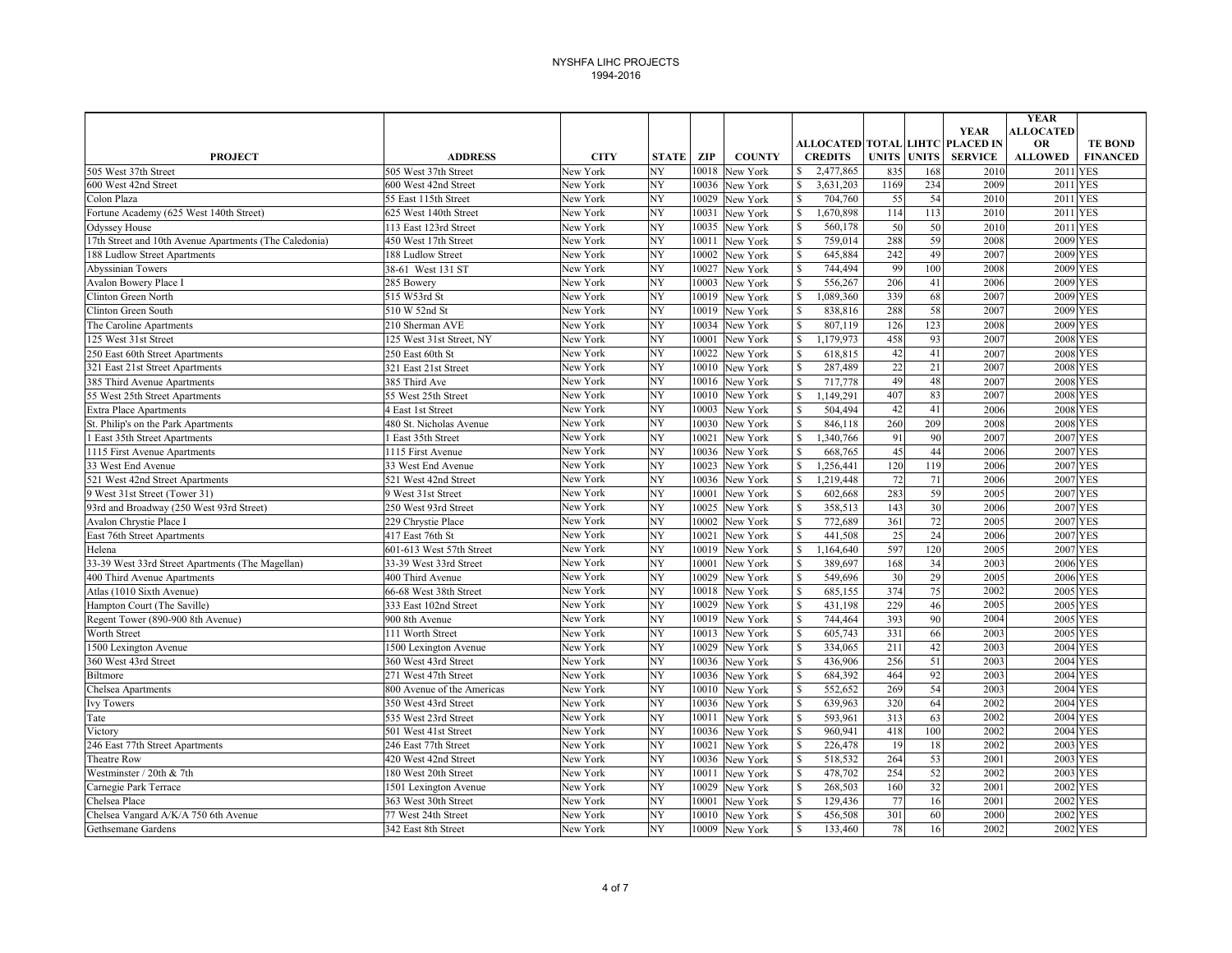|                                                  |                          |                        |                 |       |                |               |                |              |              |                                 | <b>YEAR</b>          |                 |
|--------------------------------------------------|--------------------------|------------------------|-----------------|-------|----------------|---------------|----------------|--------------|--------------|---------------------------------|----------------------|-----------------|
|                                                  |                          |                        |                 |       |                |               |                |              |              | <b>YEAR</b>                     | <b>ALLOCATED</b>     |                 |
|                                                  |                          |                        |                 |       |                |               |                |              |              | ALLOCATED TOTAL LIHTC PLACED IN | OR                   | <b>TE BOND</b>  |
| <b>PROJECT</b>                                   | <b>ADDRESS</b>           | <b>CITY</b>            | <b>STATE</b>    | ZIP   | <b>COUNTY</b>  |               | <b>CREDITS</b> | <b>UNITS</b> | <b>UNITS</b> | <b>SERVICE</b>                  | <b>ALLOWED</b>       | <b>FINANCED</b> |
| Metropolis                                       | 150 East 44th Street     | New York               | NY              | 10017 | New York       | \$            | 634,185        | 361          | 74           | 2001                            | <b>2002 YES</b>      |                 |
| <b>SONOMA</b>                                    | 300 East 39th Street     | New York               | NY              |       | 10016 New York | $\mathbf S$   | 535,722        | 254          | 64           | 2001                            | 2002 YES             |                 |
| South Cove                                       | 50 Battery Place         | New York               | NY              | 10280 | New York       | $\mathbb{S}$  | 255,968        | 208          | 41           | 2000                            | 2002 YES             |                 |
| 101 West End Avenue                              | 101 West End Avenue      | New York               | NY              | 10023 | New York       | $\mathbb{S}$  | 917,955        | 506          | 104          | 2000                            | 2001 YES             |                 |
| Chelsea Arms                                     | 225 8th Avenue           | New York               | NY              | 10011 | New York       | $\mathbb{S}$  | 155,174        | 98           | 20           | 2000 & 2001                     | 2001 YES             |                 |
| Paramount                                        | 240 East 39th Street     | New York               | NY              | 10016 | New York       | $\mathbb{S}$  | 816,747        | 464          | 93           | 1999                            | 2001 YES             |                 |
| 70 Battery Place / SPC 12                        | 70 Battery Place         | New York               | NY              | 10280 | New York       | $\mathbf S$   | 261,044        | 209          | 43           | 1999                            | <b>2000 YES</b>      |                 |
| Chesapeake                                       | 345 East 94th Street     | New York               | NY              |       | 10128 New York | $\mathbb{S}$  | 317,038        | 208          | 43           | 1999                            | 2000 YES             |                 |
| Gershwin / 250 West 50th                         | 250 West 50th Street     | New York               | NY              |       | 10019 New York | $\mathbb{S}$  | 624,178        | 550          | 110          | 1998                            | <b>2000 YES</b>      |                 |
| Tribbeca Park / 400 Chambers Street              | 400 Chambers Street      | New York               | NY              |       | 10282 New York | $\mathbb{S}$  | 578,898        | 396          | 81           | 1999                            | 2000 YES             |                 |
| <b>Tribeca Pointe</b>                            | 401 Chambers Street      | New York               | NY              |       | 10282 New York | \$            | 363,298        | 340          | 70           | 1998                            | <b>2000 YES</b>      |                 |
| <b>Union Square</b>                              | 140 4th Avenue           | New York               | NY              | 10003 | New York       | $\mathbb{S}$  | 315,399        | 240          | 52           | 1998                            | 2000 YES             |                 |
| 408 East 84th Street, AKA: The Strathmore        | 408 East 84th Street     | New York               | NY              | 10028 | New York       | \$            | 373,763        | 180          | 36           | 1997                            | 1998 YES             |                 |
| Filmore Apartments, AKA: Village East Apartments | 223 East 6th Street      | New York               | NY              | 10003 | New York       | $\mathbb{S}$  | 105,044        | 86           | 17           | 1997                            | 1998 YES             |                 |
| Cornerstone                                      | 3111-3117 9th Street     | Niagara Falls          | NY              |       | 14305 Niagara  | <sup>\$</sup> | 622,488        | 151          | 150          | 2014                            | 2016 YES             |                 |
| Monteagle Apartments                             | 4600 Hyde Park Boulevard | Niagara Falls          | NY              | 14305 | Niagara        | \$            | 391,394        | 149          | 149          | 2011                            | 2013 YES             |                 |
| Clinton Mohawk Apartments, Building 1            | 50 Franklin Avenue       | Clinton                | NY              | 13323 | Oneida         | $\mathbf S$   | 254.091        | 139          | 139          | 2010                            | 2012 YES             |                 |
| Park Drive Manor I                               | 100 Park Drive Manor     | Rome                   | NY              |       | 13440 Oneida   | $\mathbb{S}$  | 304,597        | 102          | 100          | 2008                            | 2010 YES             |                 |
| Park Drive Manor II                              | 430 Park Drive Manor     | Rome                   | NY              |       | 13440 Oneida   | $\mathbf S$   | 411,124        | 168          | 167          | 2007 & 2008                     | 2008 YES             |                 |
| Kennedy Plaza                                    | 700 Cornelia Street      | Utica                  | NY              |       | 13502 Oneida   | $\mathbb{S}$  | 744,707        | 204          | 200          | 2010                            | 2013 YES             |                 |
| Greenway Apartments                              | 3124-3134 Burwood Drive  | Baldwinsville          | NY              |       | 13027 Onondaga | $\mathbb{S}$  | 666,538        | 208          | 203          | 2011                            | 2014 YES             |                 |
| <b>Brighton Towers</b>                           | 821 East Brighton Ave    | Syracuse               | NY              |       | 13205 Onondaga | $\mathbf S$   | 1,252,964      | 508          | 590          | 2014                            | 2016 YES             |                 |
| Parkside Commons                                 | 102 Croly Street         | Syracuse               | NY              |       | 13224 Onondaga | $\mathbb{S}$  | 1,002,269      | 393          | 393          | 2010                            | 2011 YES             |                 |
| oguen Homes Apartments                           | 201 Lexington Avenue     | Syracuse               | NY              |       | 13210 Onondaga | $\mathbb{S}$  | 304,856        | 28           | 28           | 2010                            | 2010 YES             |                 |
| McCarthy Manor Apartments                        | 501 South Crouse Avenue  | Syracuse               | NY              |       | 13210 Onondaga | $\mathbb{S}$  | 356,171        | 176          | 172          | 2008                            | 2008 YES             |                 |
| <b>Brookside II Apartments</b>                   | 2890 Conifer Drive       | Canandaigua            | NY              |       | 14424 Ontario  | \$            | 390,358        | 88           | 88           | 2009                            | 2009 YES             |                 |
| Old Brookside I Apartments                       | 2890 Conifer Drive       | Canandaigua            | NY              |       | 14424 Ontario  | $\mathbb{S}$  | 575,000        | 64           | 63           | 2007                            | 2006 NO              |                 |
| Spa Apartments                                   | 11 East Main St.         | <b>Clifton Springs</b> | NY              |       | 14432 Ontario  | \$            | 326,347        | 109          | 96           | 2014                            | 2016 YES             |                 |
| Farmington Senior Apartments                     | 6000 Mercier Boulevard   | Farmington             | NY              | 14425 | Ontario        | $\mathbb{S}$  | 419,051        | 88           | 87           | 2010                            | 2011 YES             |                 |
| Framark place Apartments                         | <b>4 FRAMARK DRIVE</b>   | Victor                 | NY              |       | 14564 Ontario  | $\mathbf S$   | 125,336        | 50           | 49           | 2004                            | 2005 YES             |                 |
| Maple Court                                      | 111 Kieff Drive          | Watertown              | NY              |       | 13601 Ontario  | $\mathbf S$   | 473,347        | 92           | 91           | 2015                            | 2016 YES             |                 |
| <b>Weyant Green Apartments</b>                   | 40 West Point Highway    | <b>Highland Falls</b>  | NY              |       | 10928 Orange   | $\mathbf S$   | 189,581        | 51           | 50           | 2007                            | 2008 YES             |                 |
| Southeast Towers                                 | 55 Fulton Street         | Middletown             | $\overline{NY}$ |       | 10940 Orange   | $\mathbb{S}$  | 266,762        | 107          | 104          | 2013                            | 2014 YES             |                 |
| <b>Overlook Apartments II</b>                    | 250 Overlook Drive       | Middletown             | NY              |       | 10940 Orange   | $\mathbf S$   | 297.029        | 100          | 96           | 2008                            | <b>2008 YES</b>      |                 |
| <b>Tall Oaks</b>                                 | Tall Oaks Drive          | Middletown             | NY              | 10940 | Orange         | $\mathbb{S}$  | 389,008        | 150          | 139          | 2004 & 2005                     | 2005 YES             |                 |
| Senior Horizon at Silver Lakes                   | 141 Bert Crawford Road   | Middletown             | NY              |       | 10940 Orange   | $\mathbf S$   | 365,056        | 84           | 83           | 2001                            | <b>2001 YES</b>      |                 |
| Loosestrife Field                                | 101-112 Patchett Way     | Montgomery             | NY              | 12549 | Orange         | $\mathbb{S}$  | 28,707         | 72           | 15           | 1996 & 1997                     | 2001 YES             |                 |
| Newburgh Seniors                                 | 353 South Plank Road     | Neburgh                | NY              |       | 12550 Orange   | $\mathbb{S}$  | 290,935        | 70           | 70           | 1999                            | 2000 YES             |                 |
| <b>Burton Towers</b>                             | 36 Cerone Place          | Newburgh               | NY              |       | 12550 Orange   | $\mathbb{S}$  | 492,020        | 126          | 125          | 2014                            | 2015 YES             |                 |
|                                                  |                          |                        | NY              |       | 10950 Orange   | $\mathbb{S}$  |                | 65           |              | 1998                            | 1997 NO              |                 |
| Hotel Washington (Hudson Pointe)                 | 90 Grand Street          | Newburgh               |                 |       |                |               | 650,750        | 50           | 64           |                                 |                      |                 |
| PJ Housing, Building A                           | 230 Jersey Avenue        | Port Jervis            | NY              | 12771 | Orange         | $\mathbb{S}$  | 111,972        |              | 50           | 2011                            | 2012 YES             |                 |
| Liberty Green Senior Apartments                  | 3 Liberty Court          | Warwick                | NY              |       | 10990 Orange   | $\mathbb{S}$  | 443,863        | 83<br>107    | 82           | 2011                            | 2012 YES<br>2010 YES |                 |
| Horizons at Wawayanda                            | 3476 US Route 6          | Wawayanda              | NY              | 10940 | Orange         | \$            | 893,238        |              | 98           | 2008                            |                      |                 |
| Ocean Park                                       | 125 Beach 17th Street    | Far Rockaway           | NY              | 11691 | <b>Oueens</b>  | $\mathbb{S}$  | 1,264,767      | 602          | 401          | 2005                            | 2006 & 2007 YES      |                 |
| Allen by the Bay                                 | 22-20 Loretta Road       | Far Rockaway           | NY              | 11691 | <b>Oueens</b>  | \$            | 704,091        | 66           | 66           | 2013                            | 2013 YES             |                 |
| Selfhelp Kissena I                               | 45-25 Kissena Boulevard  | Flushing               | NY              | 11355 | <b>Queens</b>  | $\mathbf S$   | 1,577,325      | 424          | 419          | 2009                            | 2012 YES             |                 |
| Markus Gardens                                   | 9026 171st Street        | Jamaica                | NY              |       | 11432 Oueens   | $\mathbf S$   | 685.384        | 76           | 76           | 2014                            | 2015 YES             |                 |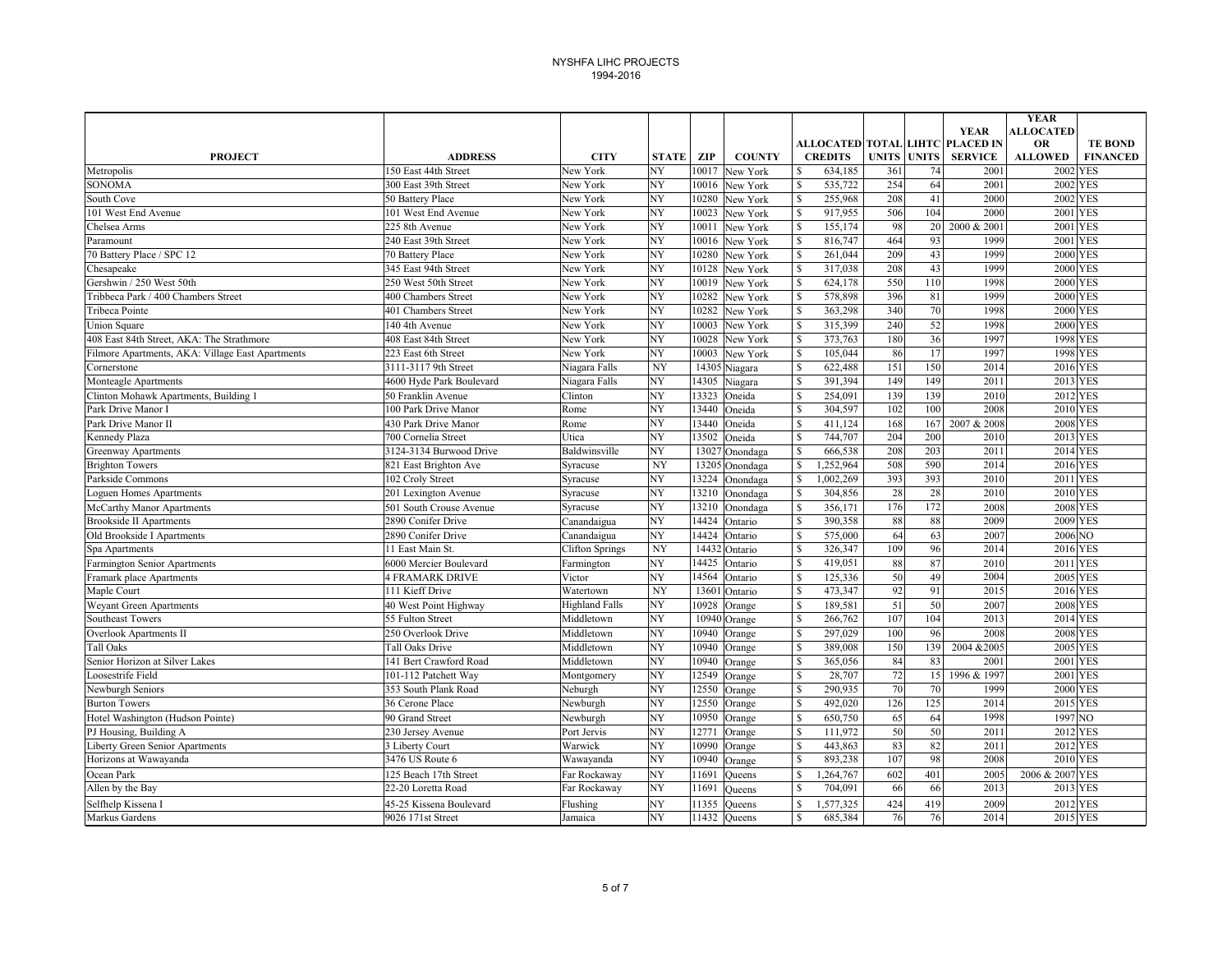| <b>YEAR</b><br><b>ALLOCATED</b><br>ALLOCATED TOTAL LIHTC PLACED IN<br><b>OR</b><br><b>TE BOND</b><br><b>SERVICE</b><br><b>PROJECT</b><br><b>ADDRESS</b><br><b>CITY</b><br><b>STATE</b><br>ZIP<br><b>COUNTY</b><br><b>CREDITS</b><br><b>UNITS UNITS</b><br><b>ALLOWED</b><br><b>FINANCED</b><br>75-25 153rd Street<br>Kew Gardens<br>NY<br>11367<br>$\mathbb{S}$<br>325,429<br>338<br>2005<br>2007 YES<br><b>Oueens</b><br>78<br>59<br>46-09 11th Street<br>Long Island City<br>NY<br>$\mathbf{s}$<br>137,202<br>12<br>2014<br>2015 YES<br>11101<br>Oueens<br>98<br>$\mathcal{S}$<br>218,807<br>20<br>2014<br>NY<br>11101<br>2015 YES<br>26-14 Jackson Avenue<br>Long Island City<br>Queens<br>50<br>531,103<br>50<br>2012<br>Astoria Supportive Housing<br>26-46 Second Street<br>NY<br>$\mathbf{s}$<br>2014 YES<br>Oueens<br>11427 Queens<br>NY<br>1,103,397<br>212<br>205<br>11434<br>$\mathbb{S}$<br>2008<br><b>2009 YES</b><br>120-2 Sutphin Blvd<br>Oueens<br><b>Oueens</b><br>55<br>55<br>NY<br>11427 Queens<br>663,751<br>2012<br>2014 YES<br>Creedmoor Association for Rehab Case Management<br>80-45 Winchester Boulevard<br>Queens Village<br><sup>\$</sup><br>50<br>50<br>NY<br>$\mathbb{S}$<br>706,822<br>2012<br>2014 YES<br>Creedmoor Federation of Organizations<br>80-45 Winchester Boulevard<br>Queens Village<br>11427 Queens<br>52<br>665,899<br>52<br>NY<br>$11427$ Queens<br>$\mathbb{S}$<br>2012<br>2014 YES<br><b>Creedmoor Transitional Services</b><br>80-45 Winchester Boulevard<br>Queens Village<br>123<br>NY<br>397,991<br>122<br>12180<br>$\mathbb{S}$<br>2014<br>2015 YES<br>O'Neil Apartments<br>2121 6th Avenue<br>Rensselaer<br>Troy<br>1998<br>81<br>NY<br>12182<br>$\mathcal{S}$<br>429,036<br>81<br>1997 NO<br>9-11 Gurley Avenue<br>Diamond Rock Terrace<br>Rensselaer<br>Troy<br>217<br>211<br>Fairway Richmond<br>NY<br>$\mathbb{S}$<br>1,206,316<br>2011<br>2016 YES<br>15-33 Fairway Avenue<br>Staten Island<br>10304 Richmond<br>198<br>197<br>NY<br>1,589,410<br>2014<br>2014 YES<br><b>Terrace Gardens Apartments</b><br>195 Steuben Street<br><b>Staten Island</b><br>10304 Richmond<br><sup>\$</sup><br>NY<br>935,108<br>140<br>139<br>2003<br><b>2004 YES</b><br><b>Airmont Gardens</b><br>60 Debaun Avenue<br>10901<br><sup>\$</sup><br>Airmont<br>Rockland<br>97<br>NY<br>96<br>10927<br>$\mathbf S$<br><b>2008 YES</b><br>Haverstraw<br>Rockland<br>368,242<br>2008<br>Warren Knolls Apartments<br>500 Warren Knolls Drive<br>180<br>NY<br>$\mathbb{S}$<br>573,475<br>179<br>2003<br>2004 YES<br><b>Walnut Hill Apartments</b><br>East Side Route 9W<br>10927<br>Haverstraw<br>Rockland<br>51<br>NY<br>$\mathbb{S}$<br>147,274<br>48<br>2009<br>2009 YES<br>Maplewood Gardens<br>201 Maplewood Gardens<br>10954<br>Nanuet<br>Rockland<br>28<br>NY<br>$\mathbb{S}$<br>246,108<br>28<br>2009<br>2010 YES<br><b>Pine Street Homes</b><br>42 Pine Street<br>10960<br>Nyack<br>Rockland<br>NΥ<br>176<br>$\mathbf S$<br>1,057,327<br>176<br>2012<br>2013 YES<br><b>Surrey Carlton Apartments</b><br>45 Ewing Avenue<br>Spring Valley<br>10977<br>Rockland<br>NY<br>$\mathbf S$<br>596,913<br>96<br>96<br>2001<br>2002 YES<br><b>Sycamore Crest</b><br>15 Summit Avenue<br><b>Spring Valley</b><br>10977<br>Rockland<br>NY<br>$\mathcal{S}$<br>231<br>231<br>1995<br>1995 YES<br>Spook Rock United<br>Dashew Drive<br>Suffern<br>10901<br>527,412<br>Rockland<br>NY<br>10993<br>$\mathbb{S}$<br>370,133<br>100<br>100<br>2008<br>2008 YES<br>West Haverstraw Apartments<br>Route 9W<br>West Haverstraw<br>Rockland<br>$\mathbb{S}$<br>168<br>168<br>1997<br>1998 YES<br><b>Ballston SPA</b><br>NY<br>12020<br>83,614<br><b>Terrace Pines</b><br>110 Brookline Road<br>Saratoga<br>NY<br>$\mathcal{S}$<br>681,946<br>192<br>192<br>1997<br>1996 NO<br><b>Terrace Pines</b><br>110 Brookline Road<br><b>Ballston SPA</b><br>12020<br>Saratoga<br>NY<br>$\mathcal{S}$<br>240<br>1700 Lookout Lane<br>12065<br>127,174<br>51<br>1997 & 1998<br>1999 YES<br>andings at Halfmoon<br>Clifton Park<br>Saratoga<br>NY<br>2006 NO<br>12866<br>$\mathbb{S}$<br>1,125,000<br>105<br>104<br>2007<br><b>Westview Apartments</b><br>125 West Avenue<br>Saratoga Springs<br>Saratoga<br>NY<br>$\mathbb{S}$<br>75<br>63<br>2012<br>2014 YES<br>Village Square Apartments<br>250 North Hamilton Street<br>Painted Post<br>14870 Steuben<br>167,618<br>41<br>NY<br>$\mathbf S$<br>40<br>2013<br>St. Michaels<br>11930 Suffolk<br>383,494<br>2014 YES<br>488 Montauk Highway<br>Amagansett<br>87<br>NY<br>$\mathbb{S}$<br>283,308<br>86<br>2003<br>2004 YES<br>Patchogue Senior Apartments<br>Sills Road and Hagerman Avenue<br>Brookhaven<br>11772<br>Suffolk<br>77<br>NY<br>11727 Suffolk<br>$\mathbf S$<br>745,775<br>77<br>2016<br>2016 YES<br><b>Wincoram Commons</b><br>700 Wincoram Way<br>Coram<br>207<br>1,073,557<br>208<br>2002<br>2003 YES<br><b>Brookview Commons</b><br>100 Commons Way<br>Deer Park<br>NY<br>11729<br>\$<br>Suffolk<br>NY<br>11738<br>$\mathbb{S}$<br>365,233<br>64<br>1999 & 2000<br>2000 YES<br>Island View I (Tax Exempt)<br>Vista View Drive<br>Farmingville<br>Suffolk<br>64<br>NY<br>Vista View Drive<br>11738<br>$\mathbb{S}$<br>1,650,000<br>160<br>160<br>1999<br>1998 NO<br>Farmingville<br>Suffolk<br>NY<br>$\mathcal{S}$<br>126<br>Paumanack Village II<br>700 Paumanack Village Dr<br>11731<br>932,905<br>125<br>2010<br>2010 YES<br>Greenlawn<br>Suffolk<br>75<br>NY<br>74<br>2009<br>Paumanack Village III<br>Duncan Elder Dr<br>11731<br>Suffolk<br>$\mathbb{S}$<br>326,645<br>2010 YES<br>Greenlawn<br>40<br>NY<br>$\mathcal{S}$<br>295,788<br>40<br>Gateway Gardens<br>11764 Suffolk<br>2012<br>2014 YES<br>1 Lowndes Avenue<br><b>Huntington Station</b><br>32<br>32<br>Middle Island (Eagle View) II<br>NY<br>11953<br>$\mathbb{S}$<br>161,633<br>1999<br>2000 YES<br>Robin Drive<br>Middle Island<br>Suffolk<br>,380,000<br>119<br>118<br>1997 NO<br>NY<br>11953<br>Suffolk<br>$\mathbb{S}$<br>1998 & 1999<br>Middle Island (Eagle View) I<br>Robin Drive<br>Middle Island<br>NY<br>Artspace Patchogue Loft<br>11772<br>Suffolk<br>$\mathbb{S}$<br>701,183<br>45<br>45<br>2011<br>2011 YES<br>22 Terry Street<br>Patchogue<br>174<br>NY<br>$\mathbf S$<br>35<br>600 Clubhouse Drive<br>91,573<br>1994 & 1995<br>1996 YES<br>Fairway Manor<br>Patchogue<br>11772<br>Suffolk<br>NY<br>$\mathbb{S}$<br>554,000<br>44<br>44<br>2001<br>2000 NO<br>Riverhead Landings II (BLDG \$11-13)<br>1145 Middle Road<br>Riverhead<br>11901<br>Suffolk<br>$\overline{\mathbf{s}}$<br>156<br>155<br>Riverhead Landing I (BLDG #1-10)<br>Riverhead<br>NY<br>Suffolk<br>,882,427<br>1999<br>1997 NO<br>1145 Middle Road<br>11901<br>NY<br>12759<br>111<br>109<br>2010 YES<br><b>Woodlands Barkley</b><br>Woodland Townhouse Road<br>Loch Sheldrade<br>Sullivan<br>$\mathbf{s}$<br>458,277<br>2009<br>95<br>NY<br>12701<br>$\mathbb{S}$<br>208,875<br>96<br>2011<br>2012 YES<br>33 Liberty Street<br>Sullivan<br>John Crawford Apartments<br>Monticello<br>$\mathcal{S}$<br>235<br>222<br>West Village Apartments<br>150 West Village Place<br>NY<br>14850 Thompkins<br>589,037<br>2008<br>2009 YES<br>Ithaca<br>$\mathbb{S}$<br>55<br>NY<br>609,848<br>55<br>2013<br>2016 YES<br>Lace Factory<br>165 Cornell Street<br>12401 Ulster<br>Kingston<br>89<br>87 East Bridge Street<br>Saugerties<br>NY<br>12477<br>$\mathbf{s}$<br>880,000<br>89<br>2000<br>1998 NO<br>Mill at Saugerties<br>Ulster<br>67<br>NY<br>930,609<br>66<br>2010<br>2010 YES<br><b>Birches at Chambers</b><br>5000 Maple Lane<br>Ulster<br>12401<br>Ulster<br><sup>\$</sup><br>81<br><b>2010 YES</b><br>Ulster |                                            |                     |        |    |       |             |         |    |      | <b>YEAR</b> |  |
|----------------------------------------------------------------------------------------------------------------------------------------------------------------------------------------------------------------------------------------------------------------------------------------------------------------------------------------------------------------------------------------------------------------------------------------------------------------------------------------------------------------------------------------------------------------------------------------------------------------------------------------------------------------------------------------------------------------------------------------------------------------------------------------------------------------------------------------------------------------------------------------------------------------------------------------------------------------------------------------------------------------------------------------------------------------------------------------------------------------------------------------------------------------------------------------------------------------------------------------------------------------------------------------------------------------------------------------------------------------------------------------------------------------------------------------------------------------------------------------------------------------------------------------------------------------------------------------------------------------------------------------------------------------------------------------------------------------------------------------------------------------------------------------------------------------------------------------------------------------------------------------------------------------------------------------------------------------------------------------------------------------------------------------------------------------------------------------------------------------------------------------------------------------------------------------------------------------------------------------------------------------------------------------------------------------------------------------------------------------------------------------------------------------------------------------------------------------------------------------------------------------------------------------------------------------------------------------------------------------------------------------------------------------------------------------------------------------------------------------------------------------------------------------------------------------------------------------------------------------------------------------------------------------------------------------------------------------------------------------------------------------------------------------------------------------------------------------------------------------------------------------------------------------------------------------------------------------------------------------------------------------------------------------------------------------------------------------------------------------------------------------------------------------------------------------------------------------------------------------------------------------------------------------------------------------------------------------------------------------------------------------------------------------------------------------------------------------------------------------------------------------------------------------------------------------------------------------------------------------------------------------------------------------------------------------------------------------------------------------------------------------------------------------------------------------------------------------------------------------------------------------------------------------------------------------------------------------------------------------------------------------------------------------------------------------------------------------------------------------------------------------------------------------------------------------------------------------------------------------------------------------------------------------------------------------------------------------------------------------------------------------------------------------------------------------------------------------------------------------------------------------------------------------------------------------------------------------------------------------------------------------------------------------------------------------------------------------------------------------------------------------------------------------------------------------------------------------------------------------------------------------------------------------------------------------------------------------------------------------------------------------------------------------------------------------------------------------------------------------------------------------------------------------------------------------------------------------------------------------------------------------------------------------------------------------------------------------------------------------------------------------------------------------------------------------------------------------------------------------------------------------------------------------------------------------------------------------------------------------------------------------------------------------------------------------------------------------------------------------------------------------------------------------------------------------------------------------------------------------------------------------------------------------------------------------------------------------------------------------------------------------------------------------------------------------------------------------------------------------------------------------------------------------------------------------------------------------------------------------------------------------------------------------------------------------------------------------------------------------------------------------------------------------------------------------------------------------------------------------------------------------------------------------------------------------------------------------------------------------------------------------------------------------------------------------------------------------------------------------------------------------------------------------------------------------------------------------------------------------------------------------------------------------------------------------------------------------------------------------------------------------------------------------------------------------------------------------------------------------------------------------------------------------------------------------------------------------------------------------------------------------------------------------------------------------------------------------------------------------------------------------------|--------------------------------------------|---------------------|--------|----|-------|-------------|---------|----|------|-------------|--|
|                                                                                                                                                                                                                                                                                                                                                                                                                                                                                                                                                                                                                                                                                                                                                                                                                                                                                                                                                                                                                                                                                                                                                                                                                                                                                                                                                                                                                                                                                                                                                                                                                                                                                                                                                                                                                                                                                                                                                                                                                                                                                                                                                                                                                                                                                                                                                                                                                                                                                                                                                                                                                                                                                                                                                                                                                                                                                                                                                                                                                                                                                                                                                                                                                                                                                                                                                                                                                                                                                                                                                                                                                                                                                                                                                                                                                                                                                                                                                                                                                                                                                                                                                                                                                                                                                                                                                                                                                                                                                                                                                                                                                                                                                                                                                                                                                                                                                                                                                                                                                                                                                                                                                                                                                                                                                                                                                                                                                                                                                                                                                                                                                                                                                                                                                                                                                                                                                                                                                                                                                                                                                                                                                                                                                                                                                                                                                                                                                                                                                                                                                                                                                                                                                                                                                                                                                                                                                                                                                                                                                                                                                                                                                                                                                                                                                                                                                                                                                                                                                                                                                                                                                                              |                                            |                     |        |    |       |             |         |    |      |             |  |
|                                                                                                                                                                                                                                                                                                                                                                                                                                                                                                                                                                                                                                                                                                                                                                                                                                                                                                                                                                                                                                                                                                                                                                                                                                                                                                                                                                                                                                                                                                                                                                                                                                                                                                                                                                                                                                                                                                                                                                                                                                                                                                                                                                                                                                                                                                                                                                                                                                                                                                                                                                                                                                                                                                                                                                                                                                                                                                                                                                                                                                                                                                                                                                                                                                                                                                                                                                                                                                                                                                                                                                                                                                                                                                                                                                                                                                                                                                                                                                                                                                                                                                                                                                                                                                                                                                                                                                                                                                                                                                                                                                                                                                                                                                                                                                                                                                                                                                                                                                                                                                                                                                                                                                                                                                                                                                                                                                                                                                                                                                                                                                                                                                                                                                                                                                                                                                                                                                                                                                                                                                                                                                                                                                                                                                                                                                                                                                                                                                                                                                                                                                                                                                                                                                                                                                                                                                                                                                                                                                                                                                                                                                                                                                                                                                                                                                                                                                                                                                                                                                                                                                                                                                              |                                            |                     |        |    |       |             |         |    |      |             |  |
|                                                                                                                                                                                                                                                                                                                                                                                                                                                                                                                                                                                                                                                                                                                                                                                                                                                                                                                                                                                                                                                                                                                                                                                                                                                                                                                                                                                                                                                                                                                                                                                                                                                                                                                                                                                                                                                                                                                                                                                                                                                                                                                                                                                                                                                                                                                                                                                                                                                                                                                                                                                                                                                                                                                                                                                                                                                                                                                                                                                                                                                                                                                                                                                                                                                                                                                                                                                                                                                                                                                                                                                                                                                                                                                                                                                                                                                                                                                                                                                                                                                                                                                                                                                                                                                                                                                                                                                                                                                                                                                                                                                                                                                                                                                                                                                                                                                                                                                                                                                                                                                                                                                                                                                                                                                                                                                                                                                                                                                                                                                                                                                                                                                                                                                                                                                                                                                                                                                                                                                                                                                                                                                                                                                                                                                                                                                                                                                                                                                                                                                                                                                                                                                                                                                                                                                                                                                                                                                                                                                                                                                                                                                                                                                                                                                                                                                                                                                                                                                                                                                                                                                                                                              |                                            |                     |        |    |       |             |         |    |      |             |  |
|                                                                                                                                                                                                                                                                                                                                                                                                                                                                                                                                                                                                                                                                                                                                                                                                                                                                                                                                                                                                                                                                                                                                                                                                                                                                                                                                                                                                                                                                                                                                                                                                                                                                                                                                                                                                                                                                                                                                                                                                                                                                                                                                                                                                                                                                                                                                                                                                                                                                                                                                                                                                                                                                                                                                                                                                                                                                                                                                                                                                                                                                                                                                                                                                                                                                                                                                                                                                                                                                                                                                                                                                                                                                                                                                                                                                                                                                                                                                                                                                                                                                                                                                                                                                                                                                                                                                                                                                                                                                                                                                                                                                                                                                                                                                                                                                                                                                                                                                                                                                                                                                                                                                                                                                                                                                                                                                                                                                                                                                                                                                                                                                                                                                                                                                                                                                                                                                                                                                                                                                                                                                                                                                                                                                                                                                                                                                                                                                                                                                                                                                                                                                                                                                                                                                                                                                                                                                                                                                                                                                                                                                                                                                                                                                                                                                                                                                                                                                                                                                                                                                                                                                                                              | Kew Gardens Hills Apartments (North Tower) |                     |        |    |       |             |         |    |      |             |  |
|                                                                                                                                                                                                                                                                                                                                                                                                                                                                                                                                                                                                                                                                                                                                                                                                                                                                                                                                                                                                                                                                                                                                                                                                                                                                                                                                                                                                                                                                                                                                                                                                                                                                                                                                                                                                                                                                                                                                                                                                                                                                                                                                                                                                                                                                                                                                                                                                                                                                                                                                                                                                                                                                                                                                                                                                                                                                                                                                                                                                                                                                                                                                                                                                                                                                                                                                                                                                                                                                                                                                                                                                                                                                                                                                                                                                                                                                                                                                                                                                                                                                                                                                                                                                                                                                                                                                                                                                                                                                                                                                                                                                                                                                                                                                                                                                                                                                                                                                                                                                                                                                                                                                                                                                                                                                                                                                                                                                                                                                                                                                                                                                                                                                                                                                                                                                                                                                                                                                                                                                                                                                                                                                                                                                                                                                                                                                                                                                                                                                                                                                                                                                                                                                                                                                                                                                                                                                                                                                                                                                                                                                                                                                                                                                                                                                                                                                                                                                                                                                                                                                                                                                                                              | 11 Street Apartments                       |                     |        |    |       |             |         |    |      |             |  |
|                                                                                                                                                                                                                                                                                                                                                                                                                                                                                                                                                                                                                                                                                                                                                                                                                                                                                                                                                                                                                                                                                                                                                                                                                                                                                                                                                                                                                                                                                                                                                                                                                                                                                                                                                                                                                                                                                                                                                                                                                                                                                                                                                                                                                                                                                                                                                                                                                                                                                                                                                                                                                                                                                                                                                                                                                                                                                                                                                                                                                                                                                                                                                                                                                                                                                                                                                                                                                                                                                                                                                                                                                                                                                                                                                                                                                                                                                                                                                                                                                                                                                                                                                                                                                                                                                                                                                                                                                                                                                                                                                                                                                                                                                                                                                                                                                                                                                                                                                                                                                                                                                                                                                                                                                                                                                                                                                                                                                                                                                                                                                                                                                                                                                                                                                                                                                                                                                                                                                                                                                                                                                                                                                                                                                                                                                                                                                                                                                                                                                                                                                                                                                                                                                                                                                                                                                                                                                                                                                                                                                                                                                                                                                                                                                                                                                                                                                                                                                                                                                                                                                                                                                                              | 26-14 Jackson Avenue                       |                     |        |    |       |             |         |    |      |             |  |
|                                                                                                                                                                                                                                                                                                                                                                                                                                                                                                                                                                                                                                                                                                                                                                                                                                                                                                                                                                                                                                                                                                                                                                                                                                                                                                                                                                                                                                                                                                                                                                                                                                                                                                                                                                                                                                                                                                                                                                                                                                                                                                                                                                                                                                                                                                                                                                                                                                                                                                                                                                                                                                                                                                                                                                                                                                                                                                                                                                                                                                                                                                                                                                                                                                                                                                                                                                                                                                                                                                                                                                                                                                                                                                                                                                                                                                                                                                                                                                                                                                                                                                                                                                                                                                                                                                                                                                                                                                                                                                                                                                                                                                                                                                                                                                                                                                                                                                                                                                                                                                                                                                                                                                                                                                                                                                                                                                                                                                                                                                                                                                                                                                                                                                                                                                                                                                                                                                                                                                                                                                                                                                                                                                                                                                                                                                                                                                                                                                                                                                                                                                                                                                                                                                                                                                                                                                                                                                                                                                                                                                                                                                                                                                                                                                                                                                                                                                                                                                                                                                                                                                                                                                              |                                            |                     |        |    |       |             |         |    |      |             |  |
|                                                                                                                                                                                                                                                                                                                                                                                                                                                                                                                                                                                                                                                                                                                                                                                                                                                                                                                                                                                                                                                                                                                                                                                                                                                                                                                                                                                                                                                                                                                                                                                                                                                                                                                                                                                                                                                                                                                                                                                                                                                                                                                                                                                                                                                                                                                                                                                                                                                                                                                                                                                                                                                                                                                                                                                                                                                                                                                                                                                                                                                                                                                                                                                                                                                                                                                                                                                                                                                                                                                                                                                                                                                                                                                                                                                                                                                                                                                                                                                                                                                                                                                                                                                                                                                                                                                                                                                                                                                                                                                                                                                                                                                                                                                                                                                                                                                                                                                                                                                                                                                                                                                                                                                                                                                                                                                                                                                                                                                                                                                                                                                                                                                                                                                                                                                                                                                                                                                                                                                                                                                                                                                                                                                                                                                                                                                                                                                                                                                                                                                                                                                                                                                                                                                                                                                                                                                                                                                                                                                                                                                                                                                                                                                                                                                                                                                                                                                                                                                                                                                                                                                                                                              | <b>Baisley Park</b>                        |                     |        |    |       |             |         |    |      |             |  |
|                                                                                                                                                                                                                                                                                                                                                                                                                                                                                                                                                                                                                                                                                                                                                                                                                                                                                                                                                                                                                                                                                                                                                                                                                                                                                                                                                                                                                                                                                                                                                                                                                                                                                                                                                                                                                                                                                                                                                                                                                                                                                                                                                                                                                                                                                                                                                                                                                                                                                                                                                                                                                                                                                                                                                                                                                                                                                                                                                                                                                                                                                                                                                                                                                                                                                                                                                                                                                                                                                                                                                                                                                                                                                                                                                                                                                                                                                                                                                                                                                                                                                                                                                                                                                                                                                                                                                                                                                                                                                                                                                                                                                                                                                                                                                                                                                                                                                                                                                                                                                                                                                                                                                                                                                                                                                                                                                                                                                                                                                                                                                                                                                                                                                                                                                                                                                                                                                                                                                                                                                                                                                                                                                                                                                                                                                                                                                                                                                                                                                                                                                                                                                                                                                                                                                                                                                                                                                                                                                                                                                                                                                                                                                                                                                                                                                                                                                                                                                                                                                                                                                                                                                                              |                                            |                     |        |    |       |             |         |    |      |             |  |
|                                                                                                                                                                                                                                                                                                                                                                                                                                                                                                                                                                                                                                                                                                                                                                                                                                                                                                                                                                                                                                                                                                                                                                                                                                                                                                                                                                                                                                                                                                                                                                                                                                                                                                                                                                                                                                                                                                                                                                                                                                                                                                                                                                                                                                                                                                                                                                                                                                                                                                                                                                                                                                                                                                                                                                                                                                                                                                                                                                                                                                                                                                                                                                                                                                                                                                                                                                                                                                                                                                                                                                                                                                                                                                                                                                                                                                                                                                                                                                                                                                                                                                                                                                                                                                                                                                                                                                                                                                                                                                                                                                                                                                                                                                                                                                                                                                                                                                                                                                                                                                                                                                                                                                                                                                                                                                                                                                                                                                                                                                                                                                                                                                                                                                                                                                                                                                                                                                                                                                                                                                                                                                                                                                                                                                                                                                                                                                                                                                                                                                                                                                                                                                                                                                                                                                                                                                                                                                                                                                                                                                                                                                                                                                                                                                                                                                                                                                                                                                                                                                                                                                                                                                              |                                            |                     |        |    |       |             |         |    |      |             |  |
|                                                                                                                                                                                                                                                                                                                                                                                                                                                                                                                                                                                                                                                                                                                                                                                                                                                                                                                                                                                                                                                                                                                                                                                                                                                                                                                                                                                                                                                                                                                                                                                                                                                                                                                                                                                                                                                                                                                                                                                                                                                                                                                                                                                                                                                                                                                                                                                                                                                                                                                                                                                                                                                                                                                                                                                                                                                                                                                                                                                                                                                                                                                                                                                                                                                                                                                                                                                                                                                                                                                                                                                                                                                                                                                                                                                                                                                                                                                                                                                                                                                                                                                                                                                                                                                                                                                                                                                                                                                                                                                                                                                                                                                                                                                                                                                                                                                                                                                                                                                                                                                                                                                                                                                                                                                                                                                                                                                                                                                                                                                                                                                                                                                                                                                                                                                                                                                                                                                                                                                                                                                                                                                                                                                                                                                                                                                                                                                                                                                                                                                                                                                                                                                                                                                                                                                                                                                                                                                                                                                                                                                                                                                                                                                                                                                                                                                                                                                                                                                                                                                                                                                                                                              |                                            |                     |        |    |       |             |         |    |      |             |  |
|                                                                                                                                                                                                                                                                                                                                                                                                                                                                                                                                                                                                                                                                                                                                                                                                                                                                                                                                                                                                                                                                                                                                                                                                                                                                                                                                                                                                                                                                                                                                                                                                                                                                                                                                                                                                                                                                                                                                                                                                                                                                                                                                                                                                                                                                                                                                                                                                                                                                                                                                                                                                                                                                                                                                                                                                                                                                                                                                                                                                                                                                                                                                                                                                                                                                                                                                                                                                                                                                                                                                                                                                                                                                                                                                                                                                                                                                                                                                                                                                                                                                                                                                                                                                                                                                                                                                                                                                                                                                                                                                                                                                                                                                                                                                                                                                                                                                                                                                                                                                                                                                                                                                                                                                                                                                                                                                                                                                                                                                                                                                                                                                                                                                                                                                                                                                                                                                                                                                                                                                                                                                                                                                                                                                                                                                                                                                                                                                                                                                                                                                                                                                                                                                                                                                                                                                                                                                                                                                                                                                                                                                                                                                                                                                                                                                                                                                                                                                                                                                                                                                                                                                                                              |                                            |                     |        |    |       |             |         |    |      |             |  |
|                                                                                                                                                                                                                                                                                                                                                                                                                                                                                                                                                                                                                                                                                                                                                                                                                                                                                                                                                                                                                                                                                                                                                                                                                                                                                                                                                                                                                                                                                                                                                                                                                                                                                                                                                                                                                                                                                                                                                                                                                                                                                                                                                                                                                                                                                                                                                                                                                                                                                                                                                                                                                                                                                                                                                                                                                                                                                                                                                                                                                                                                                                                                                                                                                                                                                                                                                                                                                                                                                                                                                                                                                                                                                                                                                                                                                                                                                                                                                                                                                                                                                                                                                                                                                                                                                                                                                                                                                                                                                                                                                                                                                                                                                                                                                                                                                                                                                                                                                                                                                                                                                                                                                                                                                                                                                                                                                                                                                                                                                                                                                                                                                                                                                                                                                                                                                                                                                                                                                                                                                                                                                                                                                                                                                                                                                                                                                                                                                                                                                                                                                                                                                                                                                                                                                                                                                                                                                                                                                                                                                                                                                                                                                                                                                                                                                                                                                                                                                                                                                                                                                                                                                                              |                                            |                     |        |    |       |             |         |    |      |             |  |
|                                                                                                                                                                                                                                                                                                                                                                                                                                                                                                                                                                                                                                                                                                                                                                                                                                                                                                                                                                                                                                                                                                                                                                                                                                                                                                                                                                                                                                                                                                                                                                                                                                                                                                                                                                                                                                                                                                                                                                                                                                                                                                                                                                                                                                                                                                                                                                                                                                                                                                                                                                                                                                                                                                                                                                                                                                                                                                                                                                                                                                                                                                                                                                                                                                                                                                                                                                                                                                                                                                                                                                                                                                                                                                                                                                                                                                                                                                                                                                                                                                                                                                                                                                                                                                                                                                                                                                                                                                                                                                                                                                                                                                                                                                                                                                                                                                                                                                                                                                                                                                                                                                                                                                                                                                                                                                                                                                                                                                                                                                                                                                                                                                                                                                                                                                                                                                                                                                                                                                                                                                                                                                                                                                                                                                                                                                                                                                                                                                                                                                                                                                                                                                                                                                                                                                                                                                                                                                                                                                                                                                                                                                                                                                                                                                                                                                                                                                                                                                                                                                                                                                                                                                              |                                            |                     |        |    |       |             |         |    |      |             |  |
|                                                                                                                                                                                                                                                                                                                                                                                                                                                                                                                                                                                                                                                                                                                                                                                                                                                                                                                                                                                                                                                                                                                                                                                                                                                                                                                                                                                                                                                                                                                                                                                                                                                                                                                                                                                                                                                                                                                                                                                                                                                                                                                                                                                                                                                                                                                                                                                                                                                                                                                                                                                                                                                                                                                                                                                                                                                                                                                                                                                                                                                                                                                                                                                                                                                                                                                                                                                                                                                                                                                                                                                                                                                                                                                                                                                                                                                                                                                                                                                                                                                                                                                                                                                                                                                                                                                                                                                                                                                                                                                                                                                                                                                                                                                                                                                                                                                                                                                                                                                                                                                                                                                                                                                                                                                                                                                                                                                                                                                                                                                                                                                                                                                                                                                                                                                                                                                                                                                                                                                                                                                                                                                                                                                                                                                                                                                                                                                                                                                                                                                                                                                                                                                                                                                                                                                                                                                                                                                                                                                                                                                                                                                                                                                                                                                                                                                                                                                                                                                                                                                                                                                                                                              |                                            |                     |        |    |       |             |         |    |      |             |  |
|                                                                                                                                                                                                                                                                                                                                                                                                                                                                                                                                                                                                                                                                                                                                                                                                                                                                                                                                                                                                                                                                                                                                                                                                                                                                                                                                                                                                                                                                                                                                                                                                                                                                                                                                                                                                                                                                                                                                                                                                                                                                                                                                                                                                                                                                                                                                                                                                                                                                                                                                                                                                                                                                                                                                                                                                                                                                                                                                                                                                                                                                                                                                                                                                                                                                                                                                                                                                                                                                                                                                                                                                                                                                                                                                                                                                                                                                                                                                                                                                                                                                                                                                                                                                                                                                                                                                                                                                                                                                                                                                                                                                                                                                                                                                                                                                                                                                                                                                                                                                                                                                                                                                                                                                                                                                                                                                                                                                                                                                                                                                                                                                                                                                                                                                                                                                                                                                                                                                                                                                                                                                                                                                                                                                                                                                                                                                                                                                                                                                                                                                                                                                                                                                                                                                                                                                                                                                                                                                                                                                                                                                                                                                                                                                                                                                                                                                                                                                                                                                                                                                                                                                                                              |                                            |                     |        |    |       |             |         |    |      |             |  |
|                                                                                                                                                                                                                                                                                                                                                                                                                                                                                                                                                                                                                                                                                                                                                                                                                                                                                                                                                                                                                                                                                                                                                                                                                                                                                                                                                                                                                                                                                                                                                                                                                                                                                                                                                                                                                                                                                                                                                                                                                                                                                                                                                                                                                                                                                                                                                                                                                                                                                                                                                                                                                                                                                                                                                                                                                                                                                                                                                                                                                                                                                                                                                                                                                                                                                                                                                                                                                                                                                                                                                                                                                                                                                                                                                                                                                                                                                                                                                                                                                                                                                                                                                                                                                                                                                                                                                                                                                                                                                                                                                                                                                                                                                                                                                                                                                                                                                                                                                                                                                                                                                                                                                                                                                                                                                                                                                                                                                                                                                                                                                                                                                                                                                                                                                                                                                                                                                                                                                                                                                                                                                                                                                                                                                                                                                                                                                                                                                                                                                                                                                                                                                                                                                                                                                                                                                                                                                                                                                                                                                                                                                                                                                                                                                                                                                                                                                                                                                                                                                                                                                                                                                                              |                                            |                     |        |    |       |             |         |    |      |             |  |
|                                                                                                                                                                                                                                                                                                                                                                                                                                                                                                                                                                                                                                                                                                                                                                                                                                                                                                                                                                                                                                                                                                                                                                                                                                                                                                                                                                                                                                                                                                                                                                                                                                                                                                                                                                                                                                                                                                                                                                                                                                                                                                                                                                                                                                                                                                                                                                                                                                                                                                                                                                                                                                                                                                                                                                                                                                                                                                                                                                                                                                                                                                                                                                                                                                                                                                                                                                                                                                                                                                                                                                                                                                                                                                                                                                                                                                                                                                                                                                                                                                                                                                                                                                                                                                                                                                                                                                                                                                                                                                                                                                                                                                                                                                                                                                                                                                                                                                                                                                                                                                                                                                                                                                                                                                                                                                                                                                                                                                                                                                                                                                                                                                                                                                                                                                                                                                                                                                                                                                                                                                                                                                                                                                                                                                                                                                                                                                                                                                                                                                                                                                                                                                                                                                                                                                                                                                                                                                                                                                                                                                                                                                                                                                                                                                                                                                                                                                                                                                                                                                                                                                                                                                              |                                            |                     |        |    |       |             |         |    |      |             |  |
|                                                                                                                                                                                                                                                                                                                                                                                                                                                                                                                                                                                                                                                                                                                                                                                                                                                                                                                                                                                                                                                                                                                                                                                                                                                                                                                                                                                                                                                                                                                                                                                                                                                                                                                                                                                                                                                                                                                                                                                                                                                                                                                                                                                                                                                                                                                                                                                                                                                                                                                                                                                                                                                                                                                                                                                                                                                                                                                                                                                                                                                                                                                                                                                                                                                                                                                                                                                                                                                                                                                                                                                                                                                                                                                                                                                                                                                                                                                                                                                                                                                                                                                                                                                                                                                                                                                                                                                                                                                                                                                                                                                                                                                                                                                                                                                                                                                                                                                                                                                                                                                                                                                                                                                                                                                                                                                                                                                                                                                                                                                                                                                                                                                                                                                                                                                                                                                                                                                                                                                                                                                                                                                                                                                                                                                                                                                                                                                                                                                                                                                                                                                                                                                                                                                                                                                                                                                                                                                                                                                                                                                                                                                                                                                                                                                                                                                                                                                                                                                                                                                                                                                                                                              |                                            |                     |        |    |       |             |         |    |      |             |  |
|                                                                                                                                                                                                                                                                                                                                                                                                                                                                                                                                                                                                                                                                                                                                                                                                                                                                                                                                                                                                                                                                                                                                                                                                                                                                                                                                                                                                                                                                                                                                                                                                                                                                                                                                                                                                                                                                                                                                                                                                                                                                                                                                                                                                                                                                                                                                                                                                                                                                                                                                                                                                                                                                                                                                                                                                                                                                                                                                                                                                                                                                                                                                                                                                                                                                                                                                                                                                                                                                                                                                                                                                                                                                                                                                                                                                                                                                                                                                                                                                                                                                                                                                                                                                                                                                                                                                                                                                                                                                                                                                                                                                                                                                                                                                                                                                                                                                                                                                                                                                                                                                                                                                                                                                                                                                                                                                                                                                                                                                                                                                                                                                                                                                                                                                                                                                                                                                                                                                                                                                                                                                                                                                                                                                                                                                                                                                                                                                                                                                                                                                                                                                                                                                                                                                                                                                                                                                                                                                                                                                                                                                                                                                                                                                                                                                                                                                                                                                                                                                                                                                                                                                                                              |                                            |                     |        |    |       |             |         |    |      |             |  |
|                                                                                                                                                                                                                                                                                                                                                                                                                                                                                                                                                                                                                                                                                                                                                                                                                                                                                                                                                                                                                                                                                                                                                                                                                                                                                                                                                                                                                                                                                                                                                                                                                                                                                                                                                                                                                                                                                                                                                                                                                                                                                                                                                                                                                                                                                                                                                                                                                                                                                                                                                                                                                                                                                                                                                                                                                                                                                                                                                                                                                                                                                                                                                                                                                                                                                                                                                                                                                                                                                                                                                                                                                                                                                                                                                                                                                                                                                                                                                                                                                                                                                                                                                                                                                                                                                                                                                                                                                                                                                                                                                                                                                                                                                                                                                                                                                                                                                                                                                                                                                                                                                                                                                                                                                                                                                                                                                                                                                                                                                                                                                                                                                                                                                                                                                                                                                                                                                                                                                                                                                                                                                                                                                                                                                                                                                                                                                                                                                                                                                                                                                                                                                                                                                                                                                                                                                                                                                                                                                                                                                                                                                                                                                                                                                                                                                                                                                                                                                                                                                                                                                                                                                                              |                                            |                     |        |    |       |             |         |    |      |             |  |
|                                                                                                                                                                                                                                                                                                                                                                                                                                                                                                                                                                                                                                                                                                                                                                                                                                                                                                                                                                                                                                                                                                                                                                                                                                                                                                                                                                                                                                                                                                                                                                                                                                                                                                                                                                                                                                                                                                                                                                                                                                                                                                                                                                                                                                                                                                                                                                                                                                                                                                                                                                                                                                                                                                                                                                                                                                                                                                                                                                                                                                                                                                                                                                                                                                                                                                                                                                                                                                                                                                                                                                                                                                                                                                                                                                                                                                                                                                                                                                                                                                                                                                                                                                                                                                                                                                                                                                                                                                                                                                                                                                                                                                                                                                                                                                                                                                                                                                                                                                                                                                                                                                                                                                                                                                                                                                                                                                                                                                                                                                                                                                                                                                                                                                                                                                                                                                                                                                                                                                                                                                                                                                                                                                                                                                                                                                                                                                                                                                                                                                                                                                                                                                                                                                                                                                                                                                                                                                                                                                                                                                                                                                                                                                                                                                                                                                                                                                                                                                                                                                                                                                                                                                              |                                            |                     |        |    |       |             |         |    |      |             |  |
|                                                                                                                                                                                                                                                                                                                                                                                                                                                                                                                                                                                                                                                                                                                                                                                                                                                                                                                                                                                                                                                                                                                                                                                                                                                                                                                                                                                                                                                                                                                                                                                                                                                                                                                                                                                                                                                                                                                                                                                                                                                                                                                                                                                                                                                                                                                                                                                                                                                                                                                                                                                                                                                                                                                                                                                                                                                                                                                                                                                                                                                                                                                                                                                                                                                                                                                                                                                                                                                                                                                                                                                                                                                                                                                                                                                                                                                                                                                                                                                                                                                                                                                                                                                                                                                                                                                                                                                                                                                                                                                                                                                                                                                                                                                                                                                                                                                                                                                                                                                                                                                                                                                                                                                                                                                                                                                                                                                                                                                                                                                                                                                                                                                                                                                                                                                                                                                                                                                                                                                                                                                                                                                                                                                                                                                                                                                                                                                                                                                                                                                                                                                                                                                                                                                                                                                                                                                                                                                                                                                                                                                                                                                                                                                                                                                                                                                                                                                                                                                                                                                                                                                                                                              |                                            |                     |        |    |       |             |         |    |      |             |  |
|                                                                                                                                                                                                                                                                                                                                                                                                                                                                                                                                                                                                                                                                                                                                                                                                                                                                                                                                                                                                                                                                                                                                                                                                                                                                                                                                                                                                                                                                                                                                                                                                                                                                                                                                                                                                                                                                                                                                                                                                                                                                                                                                                                                                                                                                                                                                                                                                                                                                                                                                                                                                                                                                                                                                                                                                                                                                                                                                                                                                                                                                                                                                                                                                                                                                                                                                                                                                                                                                                                                                                                                                                                                                                                                                                                                                                                                                                                                                                                                                                                                                                                                                                                                                                                                                                                                                                                                                                                                                                                                                                                                                                                                                                                                                                                                                                                                                                                                                                                                                                                                                                                                                                                                                                                                                                                                                                                                                                                                                                                                                                                                                                                                                                                                                                                                                                                                                                                                                                                                                                                                                                                                                                                                                                                                                                                                                                                                                                                                                                                                                                                                                                                                                                                                                                                                                                                                                                                                                                                                                                                                                                                                                                                                                                                                                                                                                                                                                                                                                                                                                                                                                                                              |                                            |                     |        |    |       |             |         |    |      |             |  |
|                                                                                                                                                                                                                                                                                                                                                                                                                                                                                                                                                                                                                                                                                                                                                                                                                                                                                                                                                                                                                                                                                                                                                                                                                                                                                                                                                                                                                                                                                                                                                                                                                                                                                                                                                                                                                                                                                                                                                                                                                                                                                                                                                                                                                                                                                                                                                                                                                                                                                                                                                                                                                                                                                                                                                                                                                                                                                                                                                                                                                                                                                                                                                                                                                                                                                                                                                                                                                                                                                                                                                                                                                                                                                                                                                                                                                                                                                                                                                                                                                                                                                                                                                                                                                                                                                                                                                                                                                                                                                                                                                                                                                                                                                                                                                                                                                                                                                                                                                                                                                                                                                                                                                                                                                                                                                                                                                                                                                                                                                                                                                                                                                                                                                                                                                                                                                                                                                                                                                                                                                                                                                                                                                                                                                                                                                                                                                                                                                                                                                                                                                                                                                                                                                                                                                                                                                                                                                                                                                                                                                                                                                                                                                                                                                                                                                                                                                                                                                                                                                                                                                                                                                                              |                                            |                     |        |    |       |             |         |    |      |             |  |
|                                                                                                                                                                                                                                                                                                                                                                                                                                                                                                                                                                                                                                                                                                                                                                                                                                                                                                                                                                                                                                                                                                                                                                                                                                                                                                                                                                                                                                                                                                                                                                                                                                                                                                                                                                                                                                                                                                                                                                                                                                                                                                                                                                                                                                                                                                                                                                                                                                                                                                                                                                                                                                                                                                                                                                                                                                                                                                                                                                                                                                                                                                                                                                                                                                                                                                                                                                                                                                                                                                                                                                                                                                                                                                                                                                                                                                                                                                                                                                                                                                                                                                                                                                                                                                                                                                                                                                                                                                                                                                                                                                                                                                                                                                                                                                                                                                                                                                                                                                                                                                                                                                                                                                                                                                                                                                                                                                                                                                                                                                                                                                                                                                                                                                                                                                                                                                                                                                                                                                                                                                                                                                                                                                                                                                                                                                                                                                                                                                                                                                                                                                                                                                                                                                                                                                                                                                                                                                                                                                                                                                                                                                                                                                                                                                                                                                                                                                                                                                                                                                                                                                                                                                              |                                            |                     |        |    |       |             |         |    |      |             |  |
|                                                                                                                                                                                                                                                                                                                                                                                                                                                                                                                                                                                                                                                                                                                                                                                                                                                                                                                                                                                                                                                                                                                                                                                                                                                                                                                                                                                                                                                                                                                                                                                                                                                                                                                                                                                                                                                                                                                                                                                                                                                                                                                                                                                                                                                                                                                                                                                                                                                                                                                                                                                                                                                                                                                                                                                                                                                                                                                                                                                                                                                                                                                                                                                                                                                                                                                                                                                                                                                                                                                                                                                                                                                                                                                                                                                                                                                                                                                                                                                                                                                                                                                                                                                                                                                                                                                                                                                                                                                                                                                                                                                                                                                                                                                                                                                                                                                                                                                                                                                                                                                                                                                                                                                                                                                                                                                                                                                                                                                                                                                                                                                                                                                                                                                                                                                                                                                                                                                                                                                                                                                                                                                                                                                                                                                                                                                                                                                                                                                                                                                                                                                                                                                                                                                                                                                                                                                                                                                                                                                                                                                                                                                                                                                                                                                                                                                                                                                                                                                                                                                                                                                                                                              |                                            |                     |        |    |       |             |         |    |      |             |  |
|                                                                                                                                                                                                                                                                                                                                                                                                                                                                                                                                                                                                                                                                                                                                                                                                                                                                                                                                                                                                                                                                                                                                                                                                                                                                                                                                                                                                                                                                                                                                                                                                                                                                                                                                                                                                                                                                                                                                                                                                                                                                                                                                                                                                                                                                                                                                                                                                                                                                                                                                                                                                                                                                                                                                                                                                                                                                                                                                                                                                                                                                                                                                                                                                                                                                                                                                                                                                                                                                                                                                                                                                                                                                                                                                                                                                                                                                                                                                                                                                                                                                                                                                                                                                                                                                                                                                                                                                                                                                                                                                                                                                                                                                                                                                                                                                                                                                                                                                                                                                                                                                                                                                                                                                                                                                                                                                                                                                                                                                                                                                                                                                                                                                                                                                                                                                                                                                                                                                                                                                                                                                                                                                                                                                                                                                                                                                                                                                                                                                                                                                                                                                                                                                                                                                                                                                                                                                                                                                                                                                                                                                                                                                                                                                                                                                                                                                                                                                                                                                                                                                                                                                                                              |                                            |                     |        |    |       |             |         |    |      |             |  |
|                                                                                                                                                                                                                                                                                                                                                                                                                                                                                                                                                                                                                                                                                                                                                                                                                                                                                                                                                                                                                                                                                                                                                                                                                                                                                                                                                                                                                                                                                                                                                                                                                                                                                                                                                                                                                                                                                                                                                                                                                                                                                                                                                                                                                                                                                                                                                                                                                                                                                                                                                                                                                                                                                                                                                                                                                                                                                                                                                                                                                                                                                                                                                                                                                                                                                                                                                                                                                                                                                                                                                                                                                                                                                                                                                                                                                                                                                                                                                                                                                                                                                                                                                                                                                                                                                                                                                                                                                                                                                                                                                                                                                                                                                                                                                                                                                                                                                                                                                                                                                                                                                                                                                                                                                                                                                                                                                                                                                                                                                                                                                                                                                                                                                                                                                                                                                                                                                                                                                                                                                                                                                                                                                                                                                                                                                                                                                                                                                                                                                                                                                                                                                                                                                                                                                                                                                                                                                                                                                                                                                                                                                                                                                                                                                                                                                                                                                                                                                                                                                                                                                                                                                                              |                                            |                     |        |    |       |             |         |    |      |             |  |
|                                                                                                                                                                                                                                                                                                                                                                                                                                                                                                                                                                                                                                                                                                                                                                                                                                                                                                                                                                                                                                                                                                                                                                                                                                                                                                                                                                                                                                                                                                                                                                                                                                                                                                                                                                                                                                                                                                                                                                                                                                                                                                                                                                                                                                                                                                                                                                                                                                                                                                                                                                                                                                                                                                                                                                                                                                                                                                                                                                                                                                                                                                                                                                                                                                                                                                                                                                                                                                                                                                                                                                                                                                                                                                                                                                                                                                                                                                                                                                                                                                                                                                                                                                                                                                                                                                                                                                                                                                                                                                                                                                                                                                                                                                                                                                                                                                                                                                                                                                                                                                                                                                                                                                                                                                                                                                                                                                                                                                                                                                                                                                                                                                                                                                                                                                                                                                                                                                                                                                                                                                                                                                                                                                                                                                                                                                                                                                                                                                                                                                                                                                                                                                                                                                                                                                                                                                                                                                                                                                                                                                                                                                                                                                                                                                                                                                                                                                                                                                                                                                                                                                                                                                              |                                            |                     |        |    |       |             |         |    |      |             |  |
|                                                                                                                                                                                                                                                                                                                                                                                                                                                                                                                                                                                                                                                                                                                                                                                                                                                                                                                                                                                                                                                                                                                                                                                                                                                                                                                                                                                                                                                                                                                                                                                                                                                                                                                                                                                                                                                                                                                                                                                                                                                                                                                                                                                                                                                                                                                                                                                                                                                                                                                                                                                                                                                                                                                                                                                                                                                                                                                                                                                                                                                                                                                                                                                                                                                                                                                                                                                                                                                                                                                                                                                                                                                                                                                                                                                                                                                                                                                                                                                                                                                                                                                                                                                                                                                                                                                                                                                                                                                                                                                                                                                                                                                                                                                                                                                                                                                                                                                                                                                                                                                                                                                                                                                                                                                                                                                                                                                                                                                                                                                                                                                                                                                                                                                                                                                                                                                                                                                                                                                                                                                                                                                                                                                                                                                                                                                                                                                                                                                                                                                                                                                                                                                                                                                                                                                                                                                                                                                                                                                                                                                                                                                                                                                                                                                                                                                                                                                                                                                                                                                                                                                                                                              |                                            |                     |        |    |       |             |         |    |      |             |  |
|                                                                                                                                                                                                                                                                                                                                                                                                                                                                                                                                                                                                                                                                                                                                                                                                                                                                                                                                                                                                                                                                                                                                                                                                                                                                                                                                                                                                                                                                                                                                                                                                                                                                                                                                                                                                                                                                                                                                                                                                                                                                                                                                                                                                                                                                                                                                                                                                                                                                                                                                                                                                                                                                                                                                                                                                                                                                                                                                                                                                                                                                                                                                                                                                                                                                                                                                                                                                                                                                                                                                                                                                                                                                                                                                                                                                                                                                                                                                                                                                                                                                                                                                                                                                                                                                                                                                                                                                                                                                                                                                                                                                                                                                                                                                                                                                                                                                                                                                                                                                                                                                                                                                                                                                                                                                                                                                                                                                                                                                                                                                                                                                                                                                                                                                                                                                                                                                                                                                                                                                                                                                                                                                                                                                                                                                                                                                                                                                                                                                                                                                                                                                                                                                                                                                                                                                                                                                                                                                                                                                                                                                                                                                                                                                                                                                                                                                                                                                                                                                                                                                                                                                                                              |                                            |                     |        |    |       |             |         |    |      |             |  |
|                                                                                                                                                                                                                                                                                                                                                                                                                                                                                                                                                                                                                                                                                                                                                                                                                                                                                                                                                                                                                                                                                                                                                                                                                                                                                                                                                                                                                                                                                                                                                                                                                                                                                                                                                                                                                                                                                                                                                                                                                                                                                                                                                                                                                                                                                                                                                                                                                                                                                                                                                                                                                                                                                                                                                                                                                                                                                                                                                                                                                                                                                                                                                                                                                                                                                                                                                                                                                                                                                                                                                                                                                                                                                                                                                                                                                                                                                                                                                                                                                                                                                                                                                                                                                                                                                                                                                                                                                                                                                                                                                                                                                                                                                                                                                                                                                                                                                                                                                                                                                                                                                                                                                                                                                                                                                                                                                                                                                                                                                                                                                                                                                                                                                                                                                                                                                                                                                                                                                                                                                                                                                                                                                                                                                                                                                                                                                                                                                                                                                                                                                                                                                                                                                                                                                                                                                                                                                                                                                                                                                                                                                                                                                                                                                                                                                                                                                                                                                                                                                                                                                                                                                                              |                                            |                     |        |    |       |             |         |    |      |             |  |
|                                                                                                                                                                                                                                                                                                                                                                                                                                                                                                                                                                                                                                                                                                                                                                                                                                                                                                                                                                                                                                                                                                                                                                                                                                                                                                                                                                                                                                                                                                                                                                                                                                                                                                                                                                                                                                                                                                                                                                                                                                                                                                                                                                                                                                                                                                                                                                                                                                                                                                                                                                                                                                                                                                                                                                                                                                                                                                                                                                                                                                                                                                                                                                                                                                                                                                                                                                                                                                                                                                                                                                                                                                                                                                                                                                                                                                                                                                                                                                                                                                                                                                                                                                                                                                                                                                                                                                                                                                                                                                                                                                                                                                                                                                                                                                                                                                                                                                                                                                                                                                                                                                                                                                                                                                                                                                                                                                                                                                                                                                                                                                                                                                                                                                                                                                                                                                                                                                                                                                                                                                                                                                                                                                                                                                                                                                                                                                                                                                                                                                                                                                                                                                                                                                                                                                                                                                                                                                                                                                                                                                                                                                                                                                                                                                                                                                                                                                                                                                                                                                                                                                                                                                              |                                            |                     |        |    |       |             |         |    |      |             |  |
|                                                                                                                                                                                                                                                                                                                                                                                                                                                                                                                                                                                                                                                                                                                                                                                                                                                                                                                                                                                                                                                                                                                                                                                                                                                                                                                                                                                                                                                                                                                                                                                                                                                                                                                                                                                                                                                                                                                                                                                                                                                                                                                                                                                                                                                                                                                                                                                                                                                                                                                                                                                                                                                                                                                                                                                                                                                                                                                                                                                                                                                                                                                                                                                                                                                                                                                                                                                                                                                                                                                                                                                                                                                                                                                                                                                                                                                                                                                                                                                                                                                                                                                                                                                                                                                                                                                                                                                                                                                                                                                                                                                                                                                                                                                                                                                                                                                                                                                                                                                                                                                                                                                                                                                                                                                                                                                                                                                                                                                                                                                                                                                                                                                                                                                                                                                                                                                                                                                                                                                                                                                                                                                                                                                                                                                                                                                                                                                                                                                                                                                                                                                                                                                                                                                                                                                                                                                                                                                                                                                                                                                                                                                                                                                                                                                                                                                                                                                                                                                                                                                                                                                                                                              |                                            |                     |        |    |       |             |         |    |      |             |  |
|                                                                                                                                                                                                                                                                                                                                                                                                                                                                                                                                                                                                                                                                                                                                                                                                                                                                                                                                                                                                                                                                                                                                                                                                                                                                                                                                                                                                                                                                                                                                                                                                                                                                                                                                                                                                                                                                                                                                                                                                                                                                                                                                                                                                                                                                                                                                                                                                                                                                                                                                                                                                                                                                                                                                                                                                                                                                                                                                                                                                                                                                                                                                                                                                                                                                                                                                                                                                                                                                                                                                                                                                                                                                                                                                                                                                                                                                                                                                                                                                                                                                                                                                                                                                                                                                                                                                                                                                                                                                                                                                                                                                                                                                                                                                                                                                                                                                                                                                                                                                                                                                                                                                                                                                                                                                                                                                                                                                                                                                                                                                                                                                                                                                                                                                                                                                                                                                                                                                                                                                                                                                                                                                                                                                                                                                                                                                                                                                                                                                                                                                                                                                                                                                                                                                                                                                                                                                                                                                                                                                                                                                                                                                                                                                                                                                                                                                                                                                                                                                                                                                                                                                                                              | Island View II (Taxable)                   |                     |        |    |       |             |         |    |      |             |  |
|                                                                                                                                                                                                                                                                                                                                                                                                                                                                                                                                                                                                                                                                                                                                                                                                                                                                                                                                                                                                                                                                                                                                                                                                                                                                                                                                                                                                                                                                                                                                                                                                                                                                                                                                                                                                                                                                                                                                                                                                                                                                                                                                                                                                                                                                                                                                                                                                                                                                                                                                                                                                                                                                                                                                                                                                                                                                                                                                                                                                                                                                                                                                                                                                                                                                                                                                                                                                                                                                                                                                                                                                                                                                                                                                                                                                                                                                                                                                                                                                                                                                                                                                                                                                                                                                                                                                                                                                                                                                                                                                                                                                                                                                                                                                                                                                                                                                                                                                                                                                                                                                                                                                                                                                                                                                                                                                                                                                                                                                                                                                                                                                                                                                                                                                                                                                                                                                                                                                                                                                                                                                                                                                                                                                                                                                                                                                                                                                                                                                                                                                                                                                                                                                                                                                                                                                                                                                                                                                                                                                                                                                                                                                                                                                                                                                                                                                                                                                                                                                                                                                                                                                                                              |                                            |                     |        |    |       |             |         |    |      |             |  |
|                                                                                                                                                                                                                                                                                                                                                                                                                                                                                                                                                                                                                                                                                                                                                                                                                                                                                                                                                                                                                                                                                                                                                                                                                                                                                                                                                                                                                                                                                                                                                                                                                                                                                                                                                                                                                                                                                                                                                                                                                                                                                                                                                                                                                                                                                                                                                                                                                                                                                                                                                                                                                                                                                                                                                                                                                                                                                                                                                                                                                                                                                                                                                                                                                                                                                                                                                                                                                                                                                                                                                                                                                                                                                                                                                                                                                                                                                                                                                                                                                                                                                                                                                                                                                                                                                                                                                                                                                                                                                                                                                                                                                                                                                                                                                                                                                                                                                                                                                                                                                                                                                                                                                                                                                                                                                                                                                                                                                                                                                                                                                                                                                                                                                                                                                                                                                                                                                                                                                                                                                                                                                                                                                                                                                                                                                                                                                                                                                                                                                                                                                                                                                                                                                                                                                                                                                                                                                                                                                                                                                                                                                                                                                                                                                                                                                                                                                                                                                                                                                                                                                                                                                                              |                                            |                     |        |    |       |             |         |    |      |             |  |
|                                                                                                                                                                                                                                                                                                                                                                                                                                                                                                                                                                                                                                                                                                                                                                                                                                                                                                                                                                                                                                                                                                                                                                                                                                                                                                                                                                                                                                                                                                                                                                                                                                                                                                                                                                                                                                                                                                                                                                                                                                                                                                                                                                                                                                                                                                                                                                                                                                                                                                                                                                                                                                                                                                                                                                                                                                                                                                                                                                                                                                                                                                                                                                                                                                                                                                                                                                                                                                                                                                                                                                                                                                                                                                                                                                                                                                                                                                                                                                                                                                                                                                                                                                                                                                                                                                                                                                                                                                                                                                                                                                                                                                                                                                                                                                                                                                                                                                                                                                                                                                                                                                                                                                                                                                                                                                                                                                                                                                                                                                                                                                                                                                                                                                                                                                                                                                                                                                                                                                                                                                                                                                                                                                                                                                                                                                                                                                                                                                                                                                                                                                                                                                                                                                                                                                                                                                                                                                                                                                                                                                                                                                                                                                                                                                                                                                                                                                                                                                                                                                                                                                                                                                              |                                            |                     |        |    |       |             |         |    |      |             |  |
|                                                                                                                                                                                                                                                                                                                                                                                                                                                                                                                                                                                                                                                                                                                                                                                                                                                                                                                                                                                                                                                                                                                                                                                                                                                                                                                                                                                                                                                                                                                                                                                                                                                                                                                                                                                                                                                                                                                                                                                                                                                                                                                                                                                                                                                                                                                                                                                                                                                                                                                                                                                                                                                                                                                                                                                                                                                                                                                                                                                                                                                                                                                                                                                                                                                                                                                                                                                                                                                                                                                                                                                                                                                                                                                                                                                                                                                                                                                                                                                                                                                                                                                                                                                                                                                                                                                                                                                                                                                                                                                                                                                                                                                                                                                                                                                                                                                                                                                                                                                                                                                                                                                                                                                                                                                                                                                                                                                                                                                                                                                                                                                                                                                                                                                                                                                                                                                                                                                                                                                                                                                                                                                                                                                                                                                                                                                                                                                                                                                                                                                                                                                                                                                                                                                                                                                                                                                                                                                                                                                                                                                                                                                                                                                                                                                                                                                                                                                                                                                                                                                                                                                                                                              |                                            |                     |        |    |       |             |         |    |      |             |  |
|                                                                                                                                                                                                                                                                                                                                                                                                                                                                                                                                                                                                                                                                                                                                                                                                                                                                                                                                                                                                                                                                                                                                                                                                                                                                                                                                                                                                                                                                                                                                                                                                                                                                                                                                                                                                                                                                                                                                                                                                                                                                                                                                                                                                                                                                                                                                                                                                                                                                                                                                                                                                                                                                                                                                                                                                                                                                                                                                                                                                                                                                                                                                                                                                                                                                                                                                                                                                                                                                                                                                                                                                                                                                                                                                                                                                                                                                                                                                                                                                                                                                                                                                                                                                                                                                                                                                                                                                                                                                                                                                                                                                                                                                                                                                                                                                                                                                                                                                                                                                                                                                                                                                                                                                                                                                                                                                                                                                                                                                                                                                                                                                                                                                                                                                                                                                                                                                                                                                                                                                                                                                                                                                                                                                                                                                                                                                                                                                                                                                                                                                                                                                                                                                                                                                                                                                                                                                                                                                                                                                                                                                                                                                                                                                                                                                                                                                                                                                                                                                                                                                                                                                                                              |                                            |                     |        |    |       |             |         |    |      |             |  |
|                                                                                                                                                                                                                                                                                                                                                                                                                                                                                                                                                                                                                                                                                                                                                                                                                                                                                                                                                                                                                                                                                                                                                                                                                                                                                                                                                                                                                                                                                                                                                                                                                                                                                                                                                                                                                                                                                                                                                                                                                                                                                                                                                                                                                                                                                                                                                                                                                                                                                                                                                                                                                                                                                                                                                                                                                                                                                                                                                                                                                                                                                                                                                                                                                                                                                                                                                                                                                                                                                                                                                                                                                                                                                                                                                                                                                                                                                                                                                                                                                                                                                                                                                                                                                                                                                                                                                                                                                                                                                                                                                                                                                                                                                                                                                                                                                                                                                                                                                                                                                                                                                                                                                                                                                                                                                                                                                                                                                                                                                                                                                                                                                                                                                                                                                                                                                                                                                                                                                                                                                                                                                                                                                                                                                                                                                                                                                                                                                                                                                                                                                                                                                                                                                                                                                                                                                                                                                                                                                                                                                                                                                                                                                                                                                                                                                                                                                                                                                                                                                                                                                                                                                                              |                                            |                     |        |    |       |             |         |    |      |             |  |
|                                                                                                                                                                                                                                                                                                                                                                                                                                                                                                                                                                                                                                                                                                                                                                                                                                                                                                                                                                                                                                                                                                                                                                                                                                                                                                                                                                                                                                                                                                                                                                                                                                                                                                                                                                                                                                                                                                                                                                                                                                                                                                                                                                                                                                                                                                                                                                                                                                                                                                                                                                                                                                                                                                                                                                                                                                                                                                                                                                                                                                                                                                                                                                                                                                                                                                                                                                                                                                                                                                                                                                                                                                                                                                                                                                                                                                                                                                                                                                                                                                                                                                                                                                                                                                                                                                                                                                                                                                                                                                                                                                                                                                                                                                                                                                                                                                                                                                                                                                                                                                                                                                                                                                                                                                                                                                                                                                                                                                                                                                                                                                                                                                                                                                                                                                                                                                                                                                                                                                                                                                                                                                                                                                                                                                                                                                                                                                                                                                                                                                                                                                                                                                                                                                                                                                                                                                                                                                                                                                                                                                                                                                                                                                                                                                                                                                                                                                                                                                                                                                                                                                                                                                              |                                            |                     |        |    |       |             |         |    |      |             |  |
|                                                                                                                                                                                                                                                                                                                                                                                                                                                                                                                                                                                                                                                                                                                                                                                                                                                                                                                                                                                                                                                                                                                                                                                                                                                                                                                                                                                                                                                                                                                                                                                                                                                                                                                                                                                                                                                                                                                                                                                                                                                                                                                                                                                                                                                                                                                                                                                                                                                                                                                                                                                                                                                                                                                                                                                                                                                                                                                                                                                                                                                                                                                                                                                                                                                                                                                                                                                                                                                                                                                                                                                                                                                                                                                                                                                                                                                                                                                                                                                                                                                                                                                                                                                                                                                                                                                                                                                                                                                                                                                                                                                                                                                                                                                                                                                                                                                                                                                                                                                                                                                                                                                                                                                                                                                                                                                                                                                                                                                                                                                                                                                                                                                                                                                                                                                                                                                                                                                                                                                                                                                                                                                                                                                                                                                                                                                                                                                                                                                                                                                                                                                                                                                                                                                                                                                                                                                                                                                                                                                                                                                                                                                                                                                                                                                                                                                                                                                                                                                                                                                                                                                                                                              |                                            |                     |        |    |       |             |         |    |      |             |  |
|                                                                                                                                                                                                                                                                                                                                                                                                                                                                                                                                                                                                                                                                                                                                                                                                                                                                                                                                                                                                                                                                                                                                                                                                                                                                                                                                                                                                                                                                                                                                                                                                                                                                                                                                                                                                                                                                                                                                                                                                                                                                                                                                                                                                                                                                                                                                                                                                                                                                                                                                                                                                                                                                                                                                                                                                                                                                                                                                                                                                                                                                                                                                                                                                                                                                                                                                                                                                                                                                                                                                                                                                                                                                                                                                                                                                                                                                                                                                                                                                                                                                                                                                                                                                                                                                                                                                                                                                                                                                                                                                                                                                                                                                                                                                                                                                                                                                                                                                                                                                                                                                                                                                                                                                                                                                                                                                                                                                                                                                                                                                                                                                                                                                                                                                                                                                                                                                                                                                                                                                                                                                                                                                                                                                                                                                                                                                                                                                                                                                                                                                                                                                                                                                                                                                                                                                                                                                                                                                                                                                                                                                                                                                                                                                                                                                                                                                                                                                                                                                                                                                                                                                                                              |                                            |                     |        |    |       |             |         |    |      |             |  |
|                                                                                                                                                                                                                                                                                                                                                                                                                                                                                                                                                                                                                                                                                                                                                                                                                                                                                                                                                                                                                                                                                                                                                                                                                                                                                                                                                                                                                                                                                                                                                                                                                                                                                                                                                                                                                                                                                                                                                                                                                                                                                                                                                                                                                                                                                                                                                                                                                                                                                                                                                                                                                                                                                                                                                                                                                                                                                                                                                                                                                                                                                                                                                                                                                                                                                                                                                                                                                                                                                                                                                                                                                                                                                                                                                                                                                                                                                                                                                                                                                                                                                                                                                                                                                                                                                                                                                                                                                                                                                                                                                                                                                                                                                                                                                                                                                                                                                                                                                                                                                                                                                                                                                                                                                                                                                                                                                                                                                                                                                                                                                                                                                                                                                                                                                                                                                                                                                                                                                                                                                                                                                                                                                                                                                                                                                                                                                                                                                                                                                                                                                                                                                                                                                                                                                                                                                                                                                                                                                                                                                                                                                                                                                                                                                                                                                                                                                                                                                                                                                                                                                                                                                                              |                                            |                     |        |    |       |             |         |    |      |             |  |
|                                                                                                                                                                                                                                                                                                                                                                                                                                                                                                                                                                                                                                                                                                                                                                                                                                                                                                                                                                                                                                                                                                                                                                                                                                                                                                                                                                                                                                                                                                                                                                                                                                                                                                                                                                                                                                                                                                                                                                                                                                                                                                                                                                                                                                                                                                                                                                                                                                                                                                                                                                                                                                                                                                                                                                                                                                                                                                                                                                                                                                                                                                                                                                                                                                                                                                                                                                                                                                                                                                                                                                                                                                                                                                                                                                                                                                                                                                                                                                                                                                                                                                                                                                                                                                                                                                                                                                                                                                                                                                                                                                                                                                                                                                                                                                                                                                                                                                                                                                                                                                                                                                                                                                                                                                                                                                                                                                                                                                                                                                                                                                                                                                                                                                                                                                                                                                                                                                                                                                                                                                                                                                                                                                                                                                                                                                                                                                                                                                                                                                                                                                                                                                                                                                                                                                                                                                                                                                                                                                                                                                                                                                                                                                                                                                                                                                                                                                                                                                                                                                                                                                                                                                              |                                            |                     |        |    |       |             |         |    |      |             |  |
|                                                                                                                                                                                                                                                                                                                                                                                                                                                                                                                                                                                                                                                                                                                                                                                                                                                                                                                                                                                                                                                                                                                                                                                                                                                                                                                                                                                                                                                                                                                                                                                                                                                                                                                                                                                                                                                                                                                                                                                                                                                                                                                                                                                                                                                                                                                                                                                                                                                                                                                                                                                                                                                                                                                                                                                                                                                                                                                                                                                                                                                                                                                                                                                                                                                                                                                                                                                                                                                                                                                                                                                                                                                                                                                                                                                                                                                                                                                                                                                                                                                                                                                                                                                                                                                                                                                                                                                                                                                                                                                                                                                                                                                                                                                                                                                                                                                                                                                                                                                                                                                                                                                                                                                                                                                                                                                                                                                                                                                                                                                                                                                                                                                                                                                                                                                                                                                                                                                                                                                                                                                                                                                                                                                                                                                                                                                                                                                                                                                                                                                                                                                                                                                                                                                                                                                                                                                                                                                                                                                                                                                                                                                                                                                                                                                                                                                                                                                                                                                                                                                                                                                                                                              |                                            |                     |        |    |       |             |         |    |      |             |  |
|                                                                                                                                                                                                                                                                                                                                                                                                                                                                                                                                                                                                                                                                                                                                                                                                                                                                                                                                                                                                                                                                                                                                                                                                                                                                                                                                                                                                                                                                                                                                                                                                                                                                                                                                                                                                                                                                                                                                                                                                                                                                                                                                                                                                                                                                                                                                                                                                                                                                                                                                                                                                                                                                                                                                                                                                                                                                                                                                                                                                                                                                                                                                                                                                                                                                                                                                                                                                                                                                                                                                                                                                                                                                                                                                                                                                                                                                                                                                                                                                                                                                                                                                                                                                                                                                                                                                                                                                                                                                                                                                                                                                                                                                                                                                                                                                                                                                                                                                                                                                                                                                                                                                                                                                                                                                                                                                                                                                                                                                                                                                                                                                                                                                                                                                                                                                                                                                                                                                                                                                                                                                                                                                                                                                                                                                                                                                                                                                                                                                                                                                                                                                                                                                                                                                                                                                                                                                                                                                                                                                                                                                                                                                                                                                                                                                                                                                                                                                                                                                                                                                                                                                                                              |                                            |                     |        |    |       |             |         |    |      |             |  |
|                                                                                                                                                                                                                                                                                                                                                                                                                                                                                                                                                                                                                                                                                                                                                                                                                                                                                                                                                                                                                                                                                                                                                                                                                                                                                                                                                                                                                                                                                                                                                                                                                                                                                                                                                                                                                                                                                                                                                                                                                                                                                                                                                                                                                                                                                                                                                                                                                                                                                                                                                                                                                                                                                                                                                                                                                                                                                                                                                                                                                                                                                                                                                                                                                                                                                                                                                                                                                                                                                                                                                                                                                                                                                                                                                                                                                                                                                                                                                                                                                                                                                                                                                                                                                                                                                                                                                                                                                                                                                                                                                                                                                                                                                                                                                                                                                                                                                                                                                                                                                                                                                                                                                                                                                                                                                                                                                                                                                                                                                                                                                                                                                                                                                                                                                                                                                                                                                                                                                                                                                                                                                                                                                                                                                                                                                                                                                                                                                                                                                                                                                                                                                                                                                                                                                                                                                                                                                                                                                                                                                                                                                                                                                                                                                                                                                                                                                                                                                                                                                                                                                                                                                                              |                                            |                     |        |    |       |             |         |    |      |             |  |
|                                                                                                                                                                                                                                                                                                                                                                                                                                                                                                                                                                                                                                                                                                                                                                                                                                                                                                                                                                                                                                                                                                                                                                                                                                                                                                                                                                                                                                                                                                                                                                                                                                                                                                                                                                                                                                                                                                                                                                                                                                                                                                                                                                                                                                                                                                                                                                                                                                                                                                                                                                                                                                                                                                                                                                                                                                                                                                                                                                                                                                                                                                                                                                                                                                                                                                                                                                                                                                                                                                                                                                                                                                                                                                                                                                                                                                                                                                                                                                                                                                                                                                                                                                                                                                                                                                                                                                                                                                                                                                                                                                                                                                                                                                                                                                                                                                                                                                                                                                                                                                                                                                                                                                                                                                                                                                                                                                                                                                                                                                                                                                                                                                                                                                                                                                                                                                                                                                                                                                                                                                                                                                                                                                                                                                                                                                                                                                                                                                                                                                                                                                                                                                                                                                                                                                                                                                                                                                                                                                                                                                                                                                                                                                                                                                                                                                                                                                                                                                                                                                                                                                                                                                              | <b>Birches</b> at Esopus                   | 15-51 Sorbello Lane | Ulster | NY | 12487 | $\mathbf S$ | 723.652 | 80 | 2009 |             |  |